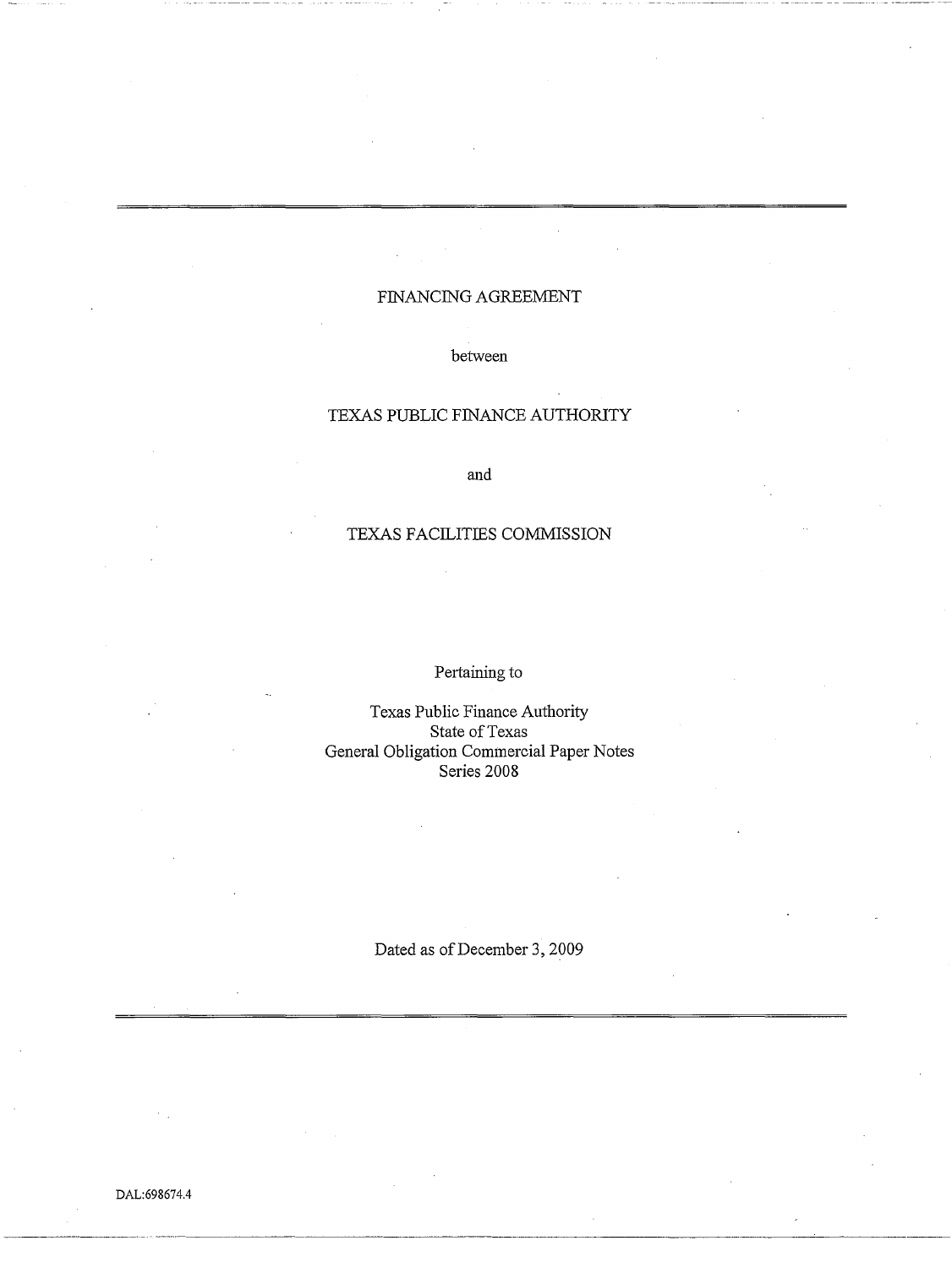## TABLE OF CONTENTS

Page Number

## **ARTICLE I**

## DEFINITIONS AND OTHER PRELIMINARY MATTERS

### **ARTICLE II**

## GENERAL REPRESENTATIONS AND WARRANTIES

## **ARTICLE III**

## THE PROJECT

| SECTION 3.03 |  |
|--------------|--|
|              |  |
|              |  |
|              |  |
| SECTION 3.07 |  |
| SECTION 3.08 |  |
|              |  |
|              |  |
|              |  |
|              |  |

### **ARTICLE IV**

## THE NOTES

## **ARTICLE V**

### PARTICULAR AGREEMENTS

 $-i-$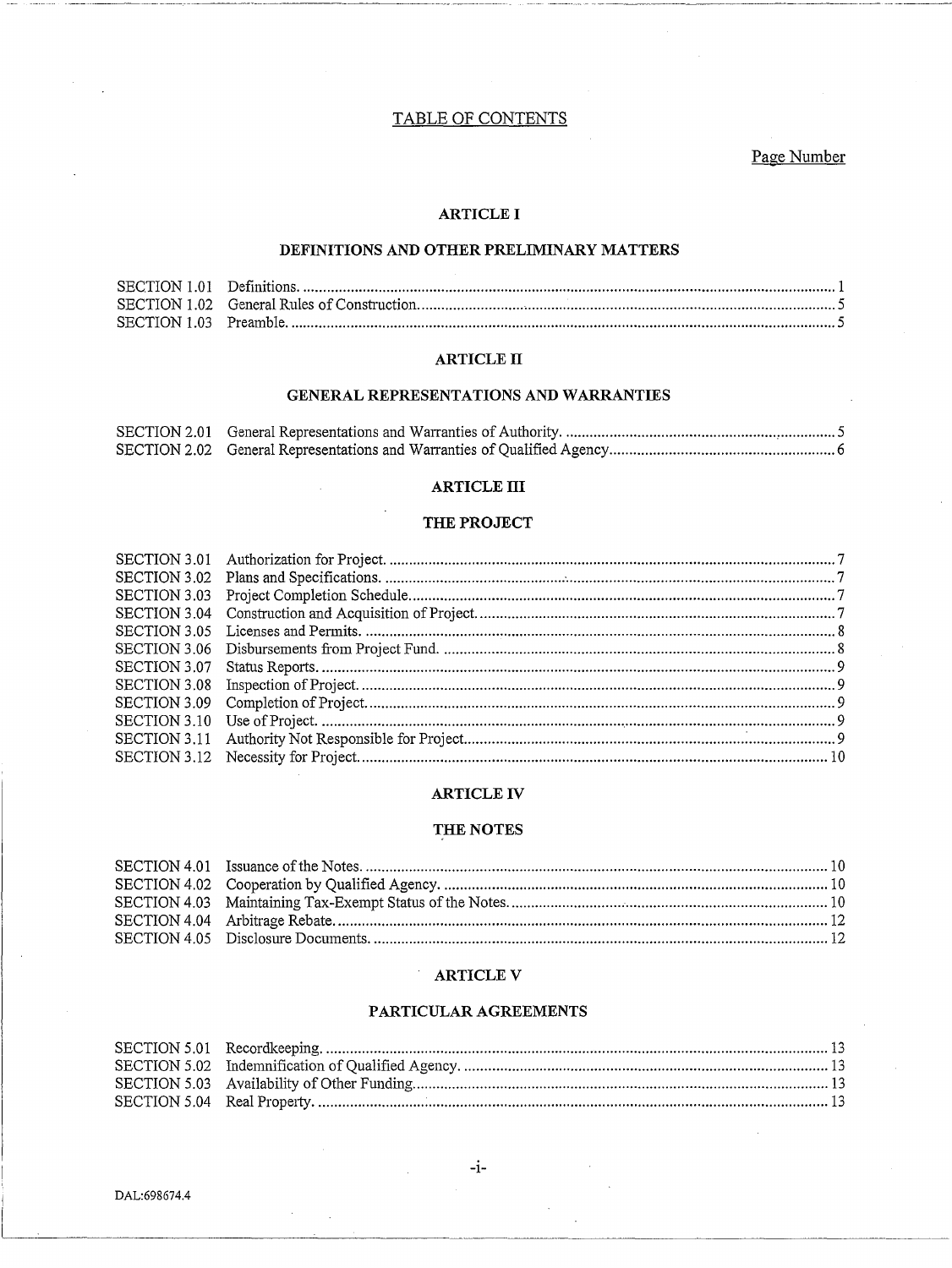## **ARTICLE VI**

## **MISCELLANEOUS PROVISIONS**

| EXHIBIT A        | Description of the Project               |
|------------------|------------------------------------------|
| <b>EXHIBIT B</b> | Project Completion Schedule              |
| <b>EXHIBIT C</b> | Governmental Project Approvals           |
| <b>EXHIBIT D</b> | Form of Disbursement Certificate         |
| <b>EXHIBIT E</b> | Monthly Status Report Information        |
| <b>EXHIBIT F</b> | Form of Project Completion Certificate   |
| <b>EXHIBIT G</b> | Form of Project Substitution Certificate |
|                  |                                          |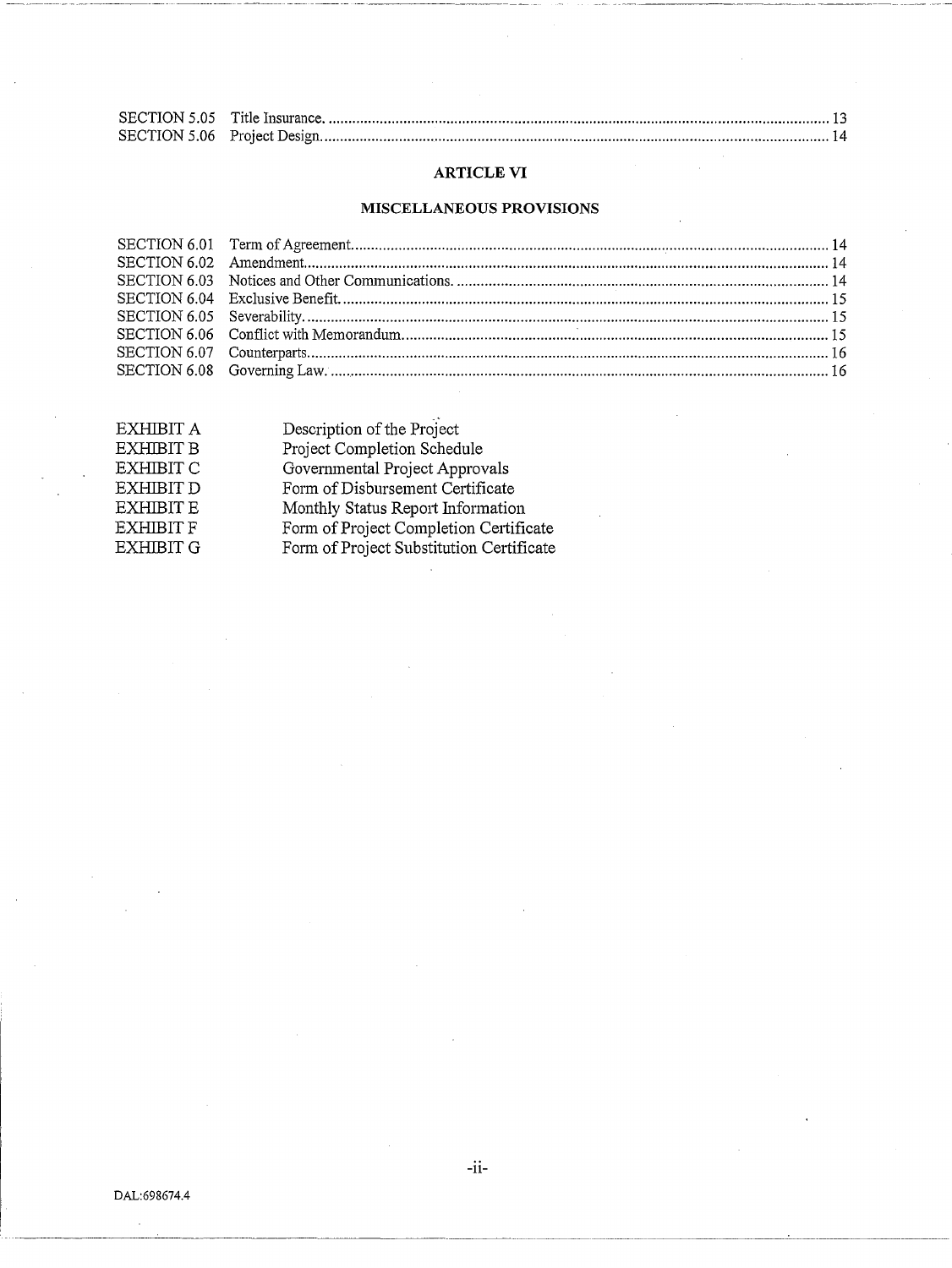## **FINANCING AGREEMENT**

FINANCING AGREEMENT, dated as of December 3, 2009, between the TEXAS PUBLIC FINANCE AUTHORITY (the "Authority") and the TEXAS FACILITIES COMMISSION (the "Qualified Agency");

#### **WITNESSETH:**

WHEREAS, the Authority is authorized to provide financing of certain projects (hereinafter defined) for certain agencies of the State of Texas through the issuance of commercial paper notes pursuant to certain provisions of the Texas Constitution and other statutory and regulatory authorities including, but not limited to, Article III, Sections 50-g of the Texas Constitution, Chapters 1232 and 1371, Texas Govemment Code, as amended, and Part X, Title 34, Texas Administrative Code (collectively, the "Authorizing Law");

WHEREAS, one or more projects of the Qualified Agency have been authorized in appropriations by the Legislature of the State; and

WHEREAS, the parties desire to provide for the financing by the Authority of certain projects for the Qualified Agency;

NOW, THEREFORE, in consideration of the premises, the parties hereto agree as follows:

## **ARTICLE I**

#### **DEFINITIONS AND OTHER PRELIMINARY MATTERS**

#### SECTION 1.01 Definitions.

Except as otherwise provided in this Financing Agreement, the capitalized tenns in this Financing Agreement shall have the meanings specified in this section unless the context requires otherwise.

*Agency Act* - Texas Government Code Title 10, Subtitle D, and other statutes of the State of Texas pursuant to which the Qualified Agency operates.

Appropriation Act – SB1, Acts 81<sup>th</sup> Legislature, R.S. (2009), and any other act of the Legislature appropriating funds for the Project to the Qualified Agency.

*Authority-*the Texas Public Finance Authority or any successor thereto.

*Authority Regulations-* the regulations of the Authority in Pati X, Title 34, Texas Administrative Code, as amended.

*Authorized Agency Representative* - the chief administrative officer of the Qualified Agency or any member of the staff of the Qualified Agency designated by the chief administrative officer or by the goveming body of the Qualified Agency as an authorized representative.

*Authorizing Law* - means the "Authorizing Law" as defined in the preamble of this Financing Agreement.

## EXECUTION PAGE FOR FINANCING AGREEMENT

----·-·-·-------·---·-·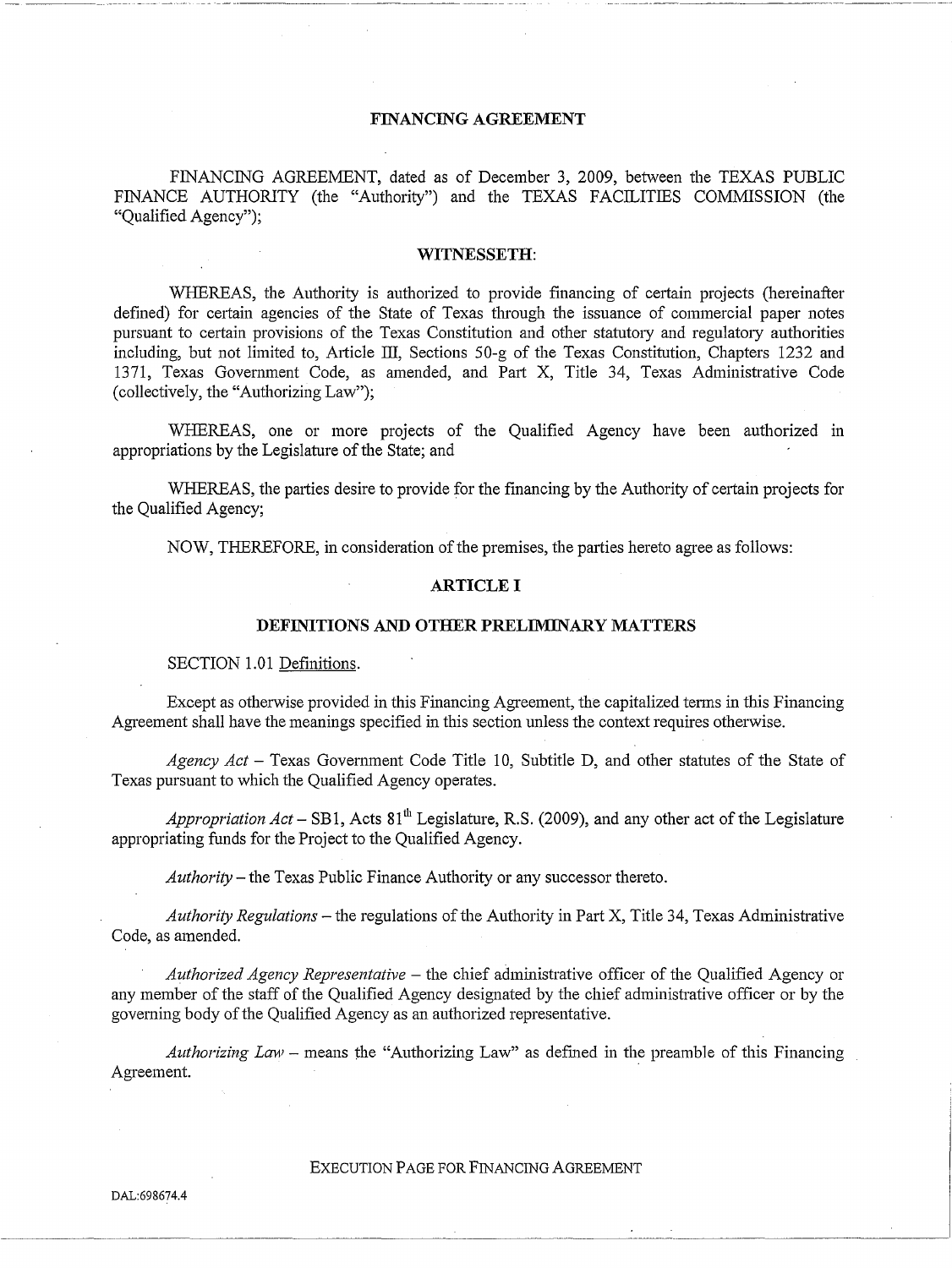Available Construction Proceeds – means Proceeds other than Proceeds used to refund the obligations refunded by the Notes (if any) and to pay issuance costs. For purposes of determining compliance with the spending requirements as of the end of each of the first three spending periods. available construction proceeds include the amount of future earnings that the Qualified Agency reasonably expected as of the issue date.

*Board-* the Board of Directors of the Authority.

*Bond Counsel* - any law firm experienced in matters relating to the issuance of tax-exempt obligations and engaged by the Board to render such services.

*Business Day* - any day on which the Comptroller and the Authority are open for business and on which financial institutions in the city where the principal corporate trust office of the Issuing and Paying Agent is located are not authorized by law or executive order to close.

*Closing-* with respect to each sale of Notes, the concurrent delivery of such Notes to, or upon the order of, the initial purchaser(s) in exchange for payment therefor.

*Closing Date-* the date of a Closing.

*Code* – the Internal Revenue Code of 1986, as amended, together with all published regulations promulgated thereunder and rulings issued with respect thereto by the United States Department of the Treasury or the Intemal Revenue Service.

*Comptroller-* the Comptroller of Public Accounts of the State or any successor thereto, including the individual elected to serve as Comptroller of the State, the Deputy Comptroller, or such other official designated by law to serve or act in the capacity of the Comptroller.

*Construction Expenditures-* means capital expenditures that are allocable to the cost of real property or constructed personal property. Except as provided below, construction expenditures do not include expenditures for acquisitions of interests in land or other existing real property. Expenditures are not for the acquisition of an interest in existing real property other than land if the contract between the seller and the Qualified Agency requires the seller to build or install the property (e.g., a turnkey contract), but only to the extent that the property has not been built or installed at the time the parties enter into the contract. Constructed personal property means tangible personal property (or, if acquired pursuant to a-single acquisition contract, properties) or specially developed computer software if: (i) A substantial portion of the property or properties is completed more than 6 months after the earlier of the date construction or rehabilitation commenced and the date the Qualified Agency entered into an acquisition contract; (ii) based on the reasonable expectations of the Qualified Agency, if any, or representations of the person constructing the property, with the exercise of due diligence, completion of construction or rehabilitation (and delivery to the Qualified Agency) could not have occurred within that 6-month period; and (iii) if the Qualified Agency itself builds or rehabilitates the property, not more than 75 percent of the capitalizable cost is attributable to property acquired by the Qualified Agency (e.g., components, raw materials, and other supplies). Specially developed computer software means any programs or routines used to cause a computer to perform a desired task or set of tasks, and the documentation required to describe and maintain those programs, provided that the software is specially developed and is functionally related and subordinate to real property or other constructed personal propetiy.

*Costs of Issuance* -the "costs of issuance," as provided in the Authorizing Law and defined in the Resolution, incurred in connection with the issuance of the Notes.

## EXECUTION PAGE FOR FINANCING AGREEMENT

DAL:698674.4

---------~---~-----------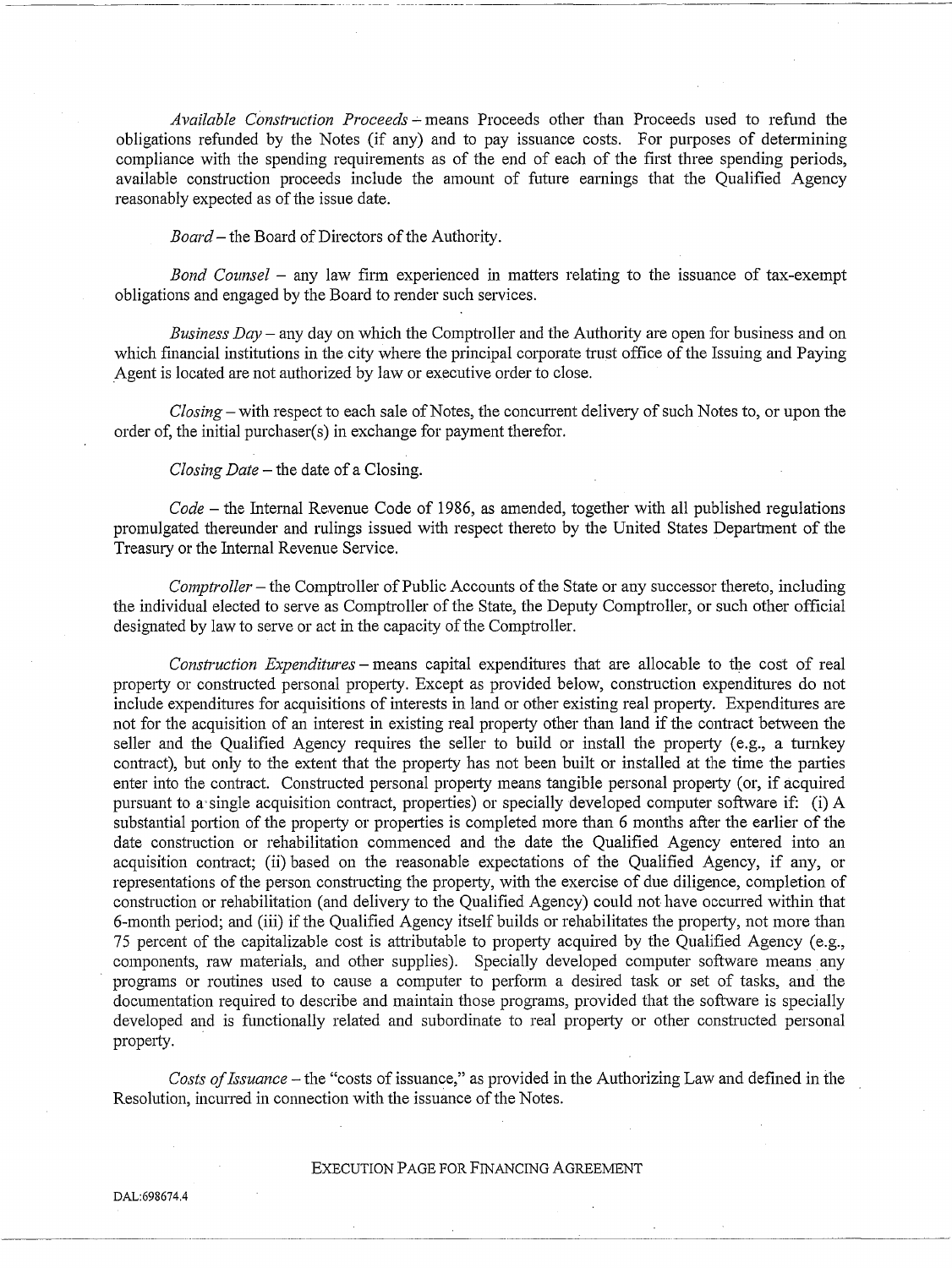*Disbursement Certificate* - a certificate of the Authorized Agency Representative for the disbursement of funds from the appropriate account of the Project Fund, in substantially the form of Exhibit D of this Financing Agreement.

*Disclosure Documents* - collectively, the Offering Memorandum and any amendments thereto.

*Event of Taxability* - any act or omission that could adversely affect the excludability of the interest on any Note from the gross income of the owner of the Note.

*Executive Director* - the Executive Director of the Authority, or any member of the staff of the Authority authorized by the Board to perform the duties of the Executive Director.

*Facility Contract-* any contract, entered into by the Qualified Agency after the effective date of this Financing Agreement, for the design, engineering, acquisition, construction, equipping, repair, or renovation of any facilities financed for the Qualified Agency in whole or part with proceeds of the Notes.

*Financing Agreement-* this Financing Agreement, and any amendments hereto.

*Gross Proceeds-* means any Proceeds and any Replacement Proceeds.

*Interest and Sinking Fund - the fund by that name created pursuant to Section 4.01 of the* Resolution for the purpose of paying Note Obligations.

*Investment Proceeds* - means any amounts actually or constructively received from investing Proceeds.

*Legislative Budget Board-* the joint committee of the Legislature that develops recommendations for legislative appropriations for the state agencies.

*Legislature-* the Legislature of the State.

*Memorandum-* the Memorandum of Understanding, dated as of December 2, 2009, between the Authority and the Qualified Agency, and any amendments thereto.

*Notes* – any obligations issued by the Authority from time to time to finance or refinance the. Project.

*Offering Memorandum* – the final official disclosure document authorized by the Authority to be used in connection with the sale of the Notes.

*Plans and Specifications-* the plans and specifications for the Project Component(s), as amended or supplemented.

*Proceeds* - means any Sale Proceeds, fuvestment Proceeds, and Transferred Proceeds of the Notes which are attributable to financing the Project.

*Project-* collectively, the Project Components.

*Project Completion Amount-* the aggregate amount of the cost of all of the Project Components, as set forth in Exhibit A to this Financing Agreement.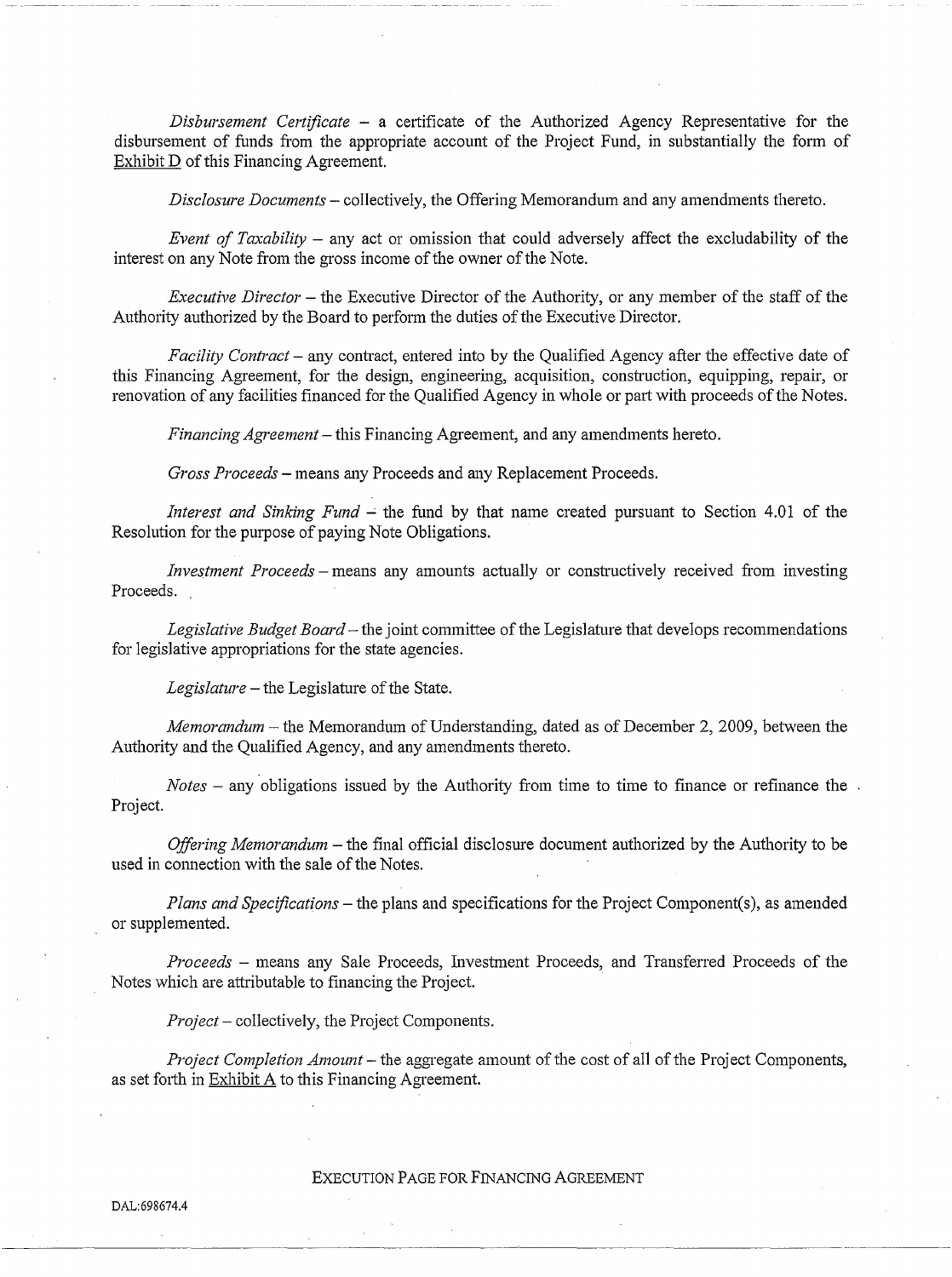*Project Completion Certificate* - a certificate of an Authorized Agency Representative delivered on behalf of the Qualified Agency, pursuant to this Financing Agreement, to the effect that the Project has been completed (or that no further proceeds of the Notes are required for the payment of Project Costs), in substantially the form set forth in  $\overline{\text{Exhibit F}}$  to this Financing Agreement.

---~-~--~ --

*Project Completion Date – the date that the Project is completed, as certified in the Project* Completion Certificate.

*Project Completion Schedule-* the schedule projecting the rate of expenditure of proceeds of the Notes for the payment of Project Costs which is set forth in Exhibit B to this Financing Agreement.

*Project Component* – each respective item (or part of an item) in the Appropriation Act that has been approved to be financed with proceeds of the Notes, as described in Exhibit A to this Financing Agreement.

*Project Costs* - any costs associated with the Project that are authorized under the Authorizing Law to be paid with proceeds of the Notes.

*Project Financing Documents* - collectively, all documents furnished by the Qualified Agency to the Authority in connection with the financing of the Project and issuance of the Notes, including (without limitation) the Memorandum, the Request for Financing, this Financing Agreement, each Disbursement Certificate, any Project Substitution Certificate, and the Project Completion Certificate.

*Project Fund-* the fund by that name and any other project fund created pursuant to Section 4.01 of the Resolution.

*Project Certificate* - a certificate of an Authorized Agency Representative to the effect that a Project Component is to be substituted for, in substantially the form set forth as in Exhibit G to this Financing Agreement.

*Qualified Agency* - the "Qualified Agency" as defined in the preamble of this Financing Agreement or any successor thereto.

*Regulations* - means the temporary or final Income Tax Regulations applicable to the Notes pursuant to sections 141 through 150 of the Code. Any reference to a section of the Regulations shall also refer to any successor provision to such section hereafter promulgated by the Internal Revenue Service pursuant to sections 141 through 150 of the Code and applicable to the Notes.

*Replacement Proceeds* – has the meaning set forth in Section 1.148-1(c) of the Regulations and generally includes amounts that have a sufficiently direct nexus to the Notes or to the govenunental purpose of the Notes to conclude that the amounts would have been used for that govenunental purpose if the proceeds of the Notes were not used or to be used for that governmental purpose. For this purpose, the mere availability or preliminary earmarking of amounts for a governmental purpose does not in itself establish a sufficient nexus to cause those amounts to be replacement proceeds. Replacement proceeds include, but are not limited to, sinking funds and pledged funds.

*Request for Financing* - the letter or other cmmnunication from the Qualified Agency to the Authority requesting financing for the Project, and any supplements thereto.

*Resolution-* the resolution of the Authority adopted on August 3, 2009, pursuant to which the Notes are authorized to be issued, and any amendments and supplements thereto.

## EXECUTION PAGE FOR FINANCING AGREEMENT

·-'---------------------~~·-~~~·-~--·----

DAL:698674.4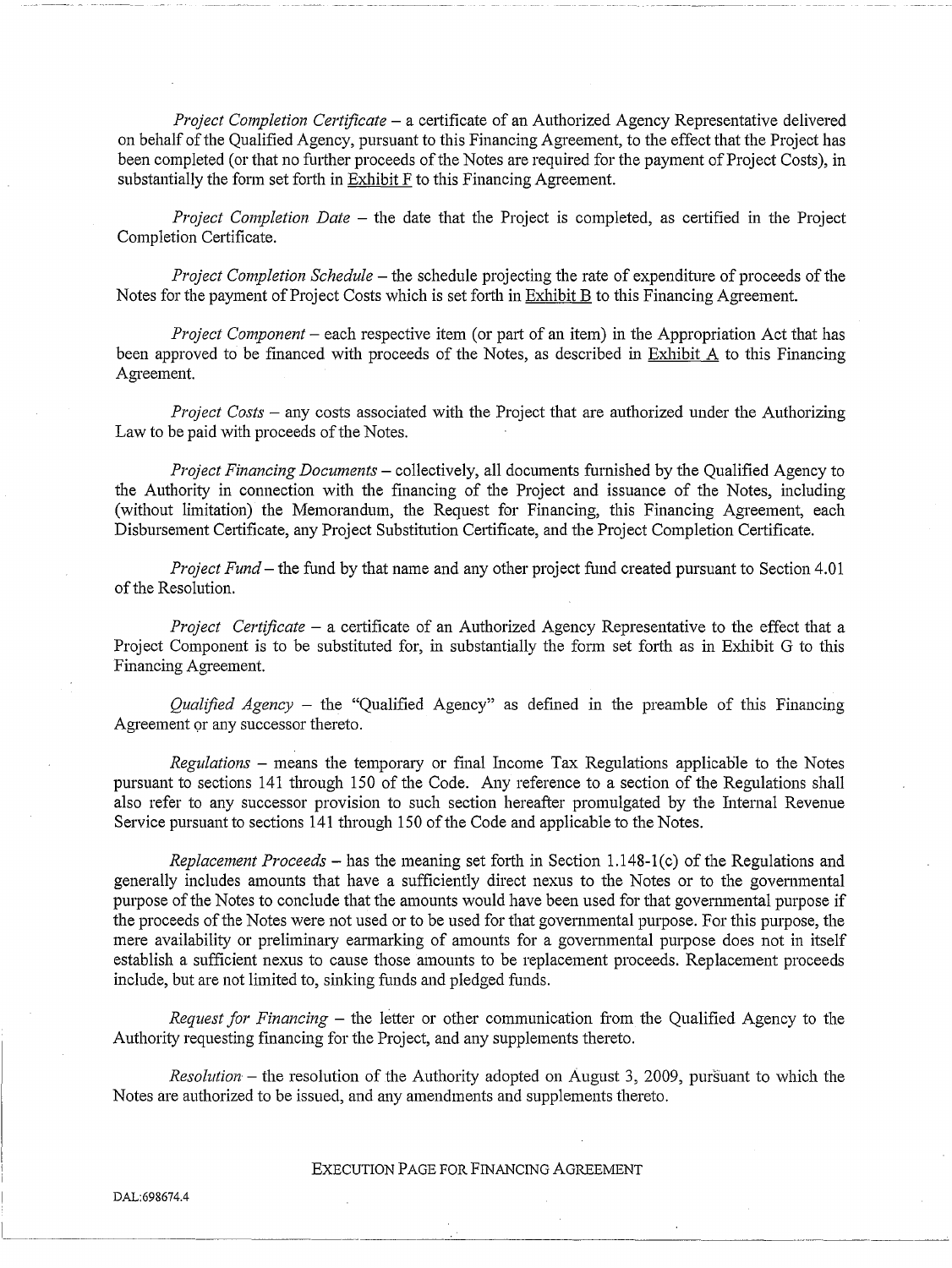*Sale Proceeds* - means any amounts actually or constructively received from the sale (or other disposition) of any Note, including amounts used to pay underwriters' discount or compensation and accrued interest other than pre-issuance accrued interest.

*State-* the State of Texas.

*Transferred Proceeds* - means transferred proceeds as defined in Section 1.148-9 of the Regulations which includes Proceeds of any Notes used to refund Notes outstanding prior to the Closing Date.

#### SECTION 1.02 General Rules of Construction.

(a) A capitalized tenn used in this Financing Agreement that is not defined herein and that is defined in the Resolution shall have the meaning assigned to it in the Resolution.

(b) Whenever in this Financing Agreement the context requires:

(1) a reference to the singular number includes the plural and vice versa; and

. (2) a word denoting gender includes the masculine, feminine, and neuter.

(c) The table of contents and the titles given to any article or section of this Financing Agreement are for convenience only and are not intended to modify the article or section.

SECTION 1.03 Preamble.

The statements and findings in the preamble of this Financing Agreement are hereby adopted and made a part of the Financing Agreement.

#### **ARTICLE IT**

#### **GENERAL REPRESENTATIONS AND WARRANTIES**

### SECTION 2.01 General Representations and Warranties of Authority.

The Authority represents and warrants as follows:

(1) the Authority is a validly existing agency of the State authorized to operate under the Texas Public Finance Authority Act, Chapter 1232, Texas Government Code, as amended;

(2) the Authority has full power and authority to execute and deliver this Financing Agreement, perform its obligations thereunder, and carry out the transactions contemplated hereby;

(3) the Authority has duly authorized the execution and delivery of this Financing Agreement and the performance of its obligations thereunder;

(4) the execution and delivery of this Financing Agreement, the consummation of the transactions contemplated hereby, the perfonnance of its obligations hereunder, and the compliance with the terms hereof by the Authority will not conflict with, or constitute a default under, any law (including administrative rule), judgment, decree, order, permit, license,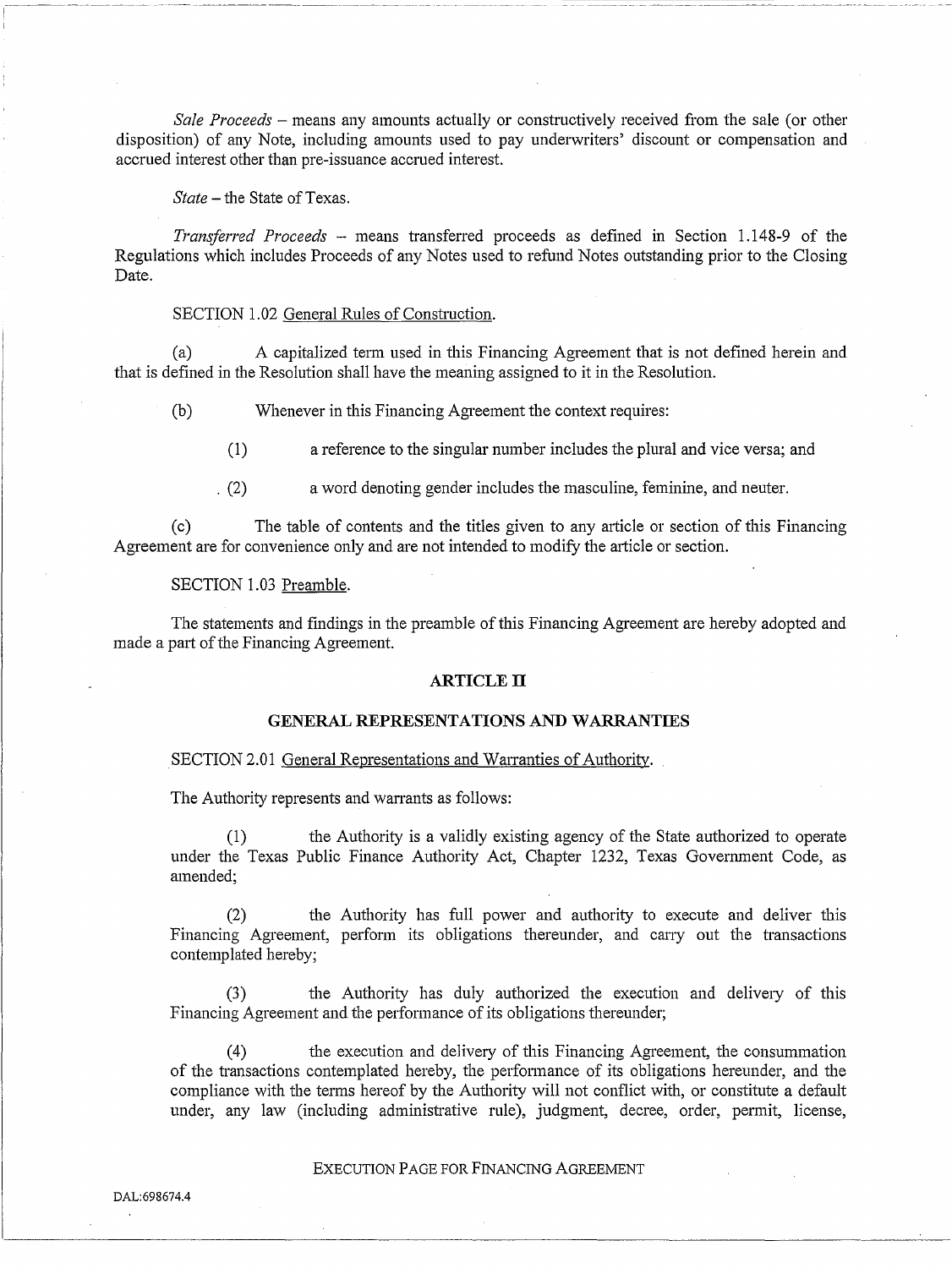agreement, mortgage, lease, or other instrument to which the Authority is subject or by which it is bound;

(5) the Authority has full power and authority to issue the Notes, to cause funds to be made available to finance the Project in accordance with the Resolution and this Financing Agreement and to perform its obligations under the Resolution;

(6) the Resolution has been duly adopted by the Authority, is in full force and effect, and constitutes the legal, valid, and binding act of the Authority;

(7) this Financing Agreement, when duly executed and delivered by the Authority, will constitute a legal, valid, and binding obligation of the Authority; and

(8) the Authority has not revoked its authorization of the Qualified Agency to declare official intent on behalf of the Authority for purposes of the Code.

SECTION 2.02 General Representations and Warranties of Qualified Agency.

The Qualified Agency represents and warrants, as follows:

--- -~-------------~------- ~-~-~~-----

(1) the Qualified Agency is a validly existing agency of the State authorized to operate under the Agency Act;

(2) the Qualified Agency has full power and authority to execute and deliver the Project Financing Documents, perform its obligations thereunder, and carry out the transactions contemplated thereby;

(3) the Qualified Agency has duly authorized the execution and delivery of the Project Financing Documents and the performance of its obligations thereunder;

(4) the execution and delivety of the Project Financing Documents, the consummation of the transactions contemplated thereby, the performance of its obligations thereunder, and the compliance with the terms thereof by the Qualified Agency will not conflict with, or constitute a default under, any law (including administrative rule), judgment, decree, order, pennit, license, agreement, mortgage, lease, or other instrument to which the Qualified Agency is subject or by which the Qualified Agency or any of its property are bound;

the Qualified Agency is not in violation of any law, which violation could adversely affect the consummation of the transactions contemplated by the Project Financing Documents; and

(6). the Project Financing Documents, when duly executed and delivered by the Qualified Agency, as appropriate, will constitute legal, valid, and binding obligations of the Qualified Agency.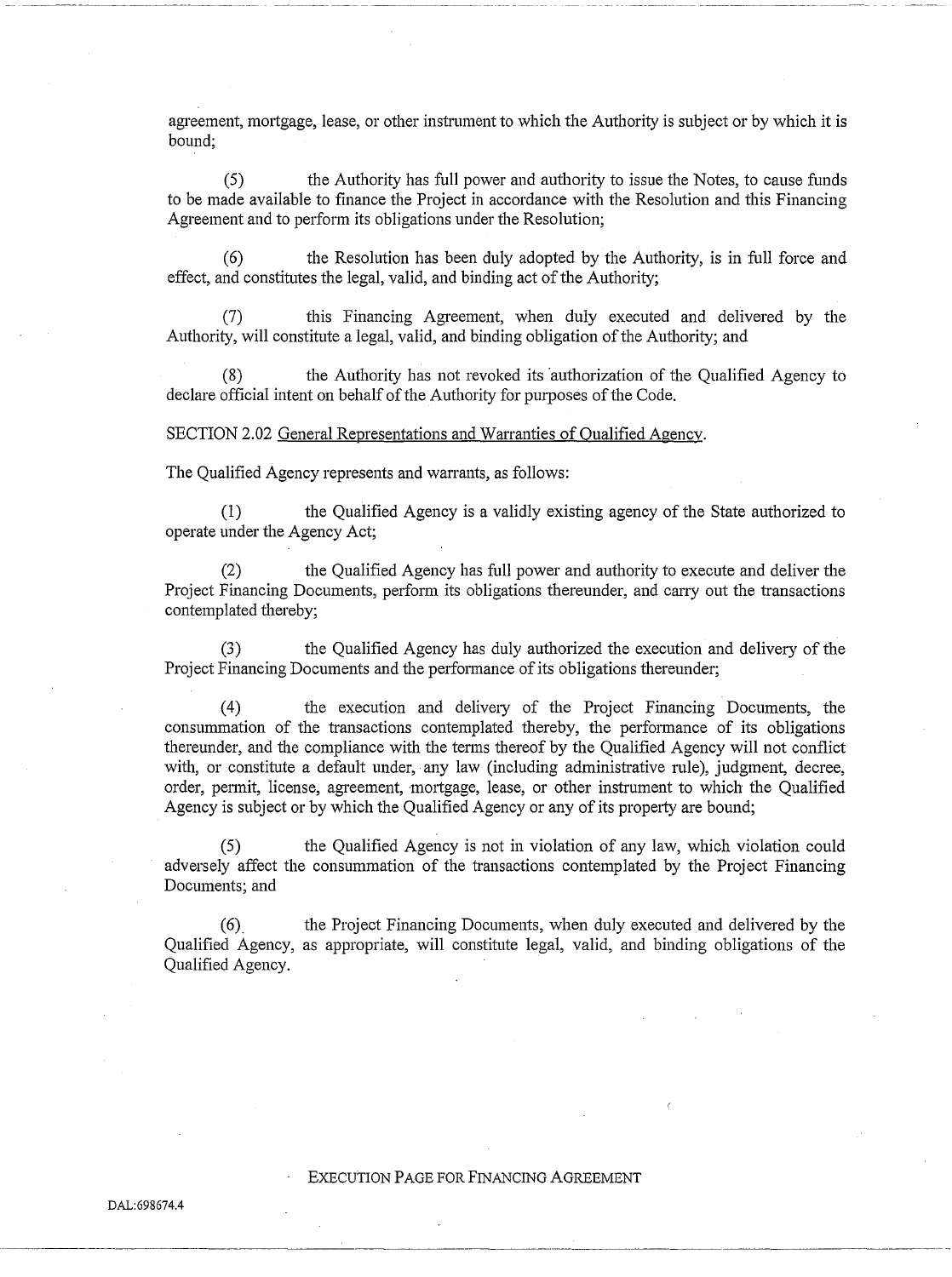## **ARTICLE III**

#### **THE PROJECT**

### SECTION 3.01 Authorization for Project.

(a) The Qualified Agency represents that the Project has been authorized by the Appropriation Act or other statute and that all of the Project Costs to be paid with proceeds of the Notes will be incurred for the acquisition, construction, equipping, major repair, or renovation of facilities and will otherwise be lawful expenditures of the Qualified Agency.

The Qualified Agency represents that the description of each Project Component set forth in Exhibit A to this Financing Agreement is accurate.

[(c) The Qualified Agency represents that it has submitted specific plans for the Project to the Legislative Budget Board and, if required by the Appropriation Act, such plans have been approved by the Legislative Budget Board.

## SECTION 3.02 Plans and Specifications.

(a) The Qualified Agency shall cause the Plans and Specifications to be prepared and shall maintain the Plans and Specifications with its official records.

(b) The Authority and its authorized agents may inspect the Plans and Specifications at reasonable times.

### SECTION 3.03 Project Completion Schedule.

(a) As of the Closing Date, the Qualified Agency reasonably expects that the Project Completion Amount will be expended within the time periods set forth in Exhibit B hereto. The Qualified Agency represents that it is not aware of any fact or circumstance that could cause the entire Project Completion Amount not to be expended as set forth in the Project Completion Schedule, as amended from time to time.

(b) Upon becoming aware of any circumstances that will result in a deviation from Exhibit B hereto of \$\$600,000 or more, the Qualified Agency shall notify the Executive Director of the amount and nature of such deviation.

(c) Upon becoming aware of any circumstances that will result in the expenditure for Project Costs in any "Expenditure Period" (as set forth in Exhibit B hereto) of an aggregate amount that is less than the amount set forth in Exhibit B hereto for such Expenditure Period, the Qualified Agency shall notify the Executive Director of (1) such aggregate expenditure amount, and (2) the reason(s) that such expenditure amount will be less than the amount set forth in Exhibit B hereto.

### SECTION 3.04 Construction and Acquisition of Project.

(a) The Qualified Agency shall cause the acquisition, construction, equipping, repair, · and/or renovation of the Project to be completed with due diligence substantially in accordance with the Plans and Specifications and in a good and workman-like manner.

## EXECUTION PAGE FOR FINANCING AGREEMENT

----·------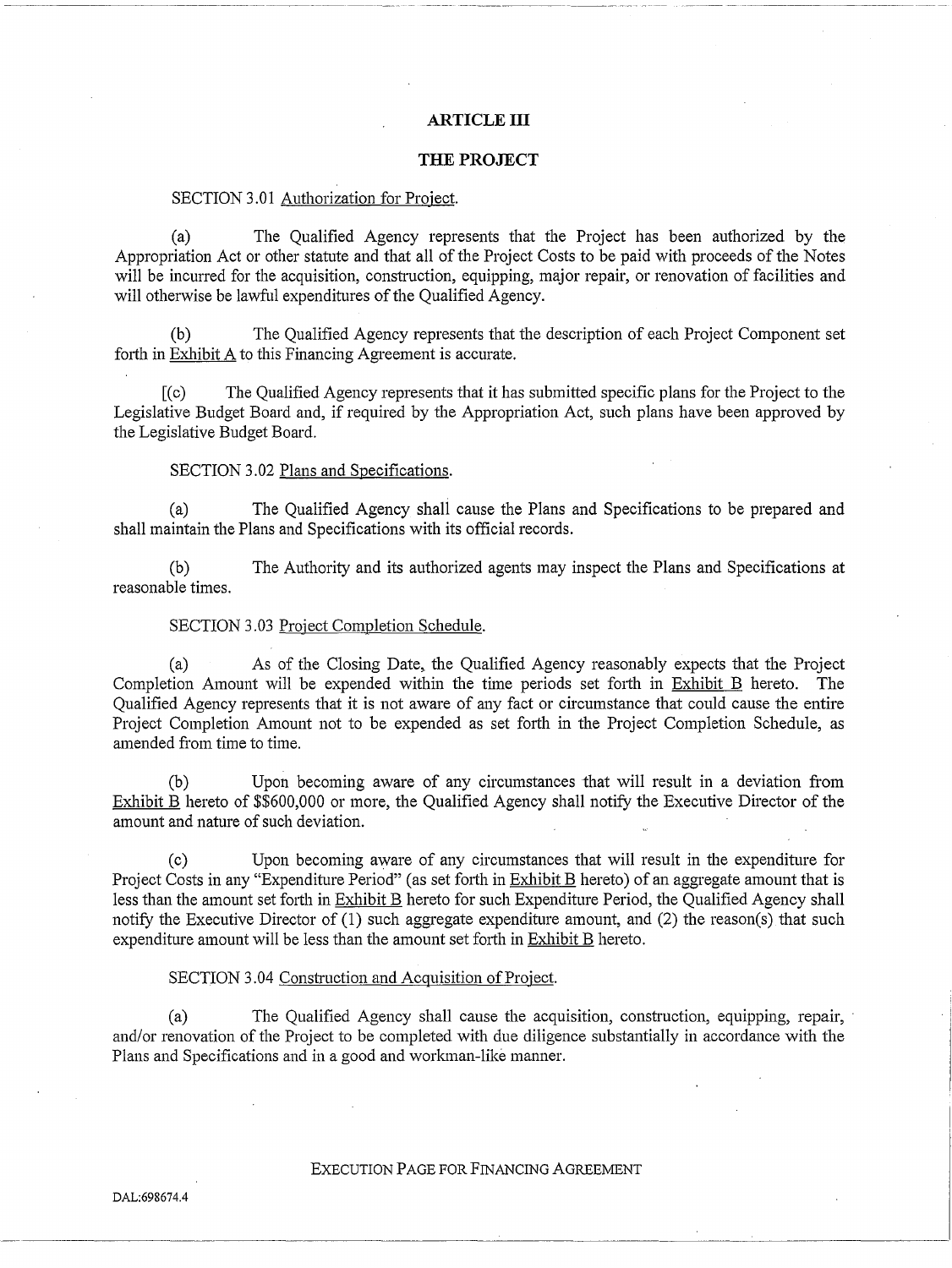(b) The Qualified Agency represents that at least 95 percent of the Project Completion Amount will be expended to pay Project Costs constituting expenditures for the acquisition, construction, reconstruction, or rehabilitation of the Project.

·-···---··- ·-·-----·- ·--~--------------

The Qualified Agency may shift its use of proceeds among Project Components to the extent permitted by law so long as such shift of use does not constitute an Event of Taxability. The Authority may require the Qualified Agency to obtain an opinion of Bond Counsel regarding taxability.

#### SECTION 3.05 Licenses and Permits.

The Qualified Agency represents that it has obtained all necessary licenses, permits, and other governmental approvals necessaty to complete the Project, except for those (if any) described in Exhibit C to this Financing Agreement.

### SECTION 3.06 Disbursements from Project Fund.

(a) The Qualified Agency may cause disbursements to be made from the Project Fund in accordance with contracts for the Project and with this Financing Agreement and the Resolution.

(b) The Qualified Agency acknowledges that the Project Fund may be applied m accordance with the Resolution for purposes other than the payment of Project Costs.

(c) The Qualified Agency acknowledges and agrees that interest earned in funds contained in the Project Fund may be used to pay interest payments, if any, on the Notes.

(d) To obtain a disbursement of funds from the Project Fund for the payment of Project Costs, the Qualified Agency shall submit to the Authority, not later than the Business Day immediately preceding the disbursement date, a properly completed Disbursement Cetiificate. Subject to Subsection (e) of this Section 3 ;06, upon detennining that the submitted Disbursement Certificate has been properly completed, the Executive Director shall cause the Comptroller to transfer funds in the Project Fund to the appropriate fund(s) of the Qualified Agency in the amount(s) set forth in the Disbursement Certificate. The Qualified Agency shall apply the funds so transferred to the payment of Project Costs.

(e) Disbursements from the Project Fund for the payment of Project Costs shall not exceed, in the aggregate, the Project Completion Amount without the prior approval of the Executive Director (which approval shall be based on availability of funds and legal authorization).

(f) Before a disbursement from the Project Fund may be made with respect to any Project Component in excess of the estimated cost of such component shown on Exhibit A of this Financing Agreement, the Qualified Agency shall give notice to the Executive Director identifying such Project Component and stating the amount of such excess.

(g) In the event that the Authority determines that the Qualified Agency has breached any material representation, warranty, or agreement in this Financing Agreement, the Authority, in its discretion, may suspend further disbursement of funds from the Project Fund if it is advised in writing by the Texas Attorney General that (1) such suspension is lawful, and (2) such breach constitutes a breach of this Financing Agreement and such suspension may commence not sooner than the 3Oth day after the date of delivety to an Authorized Agency Representative of notice of such suspension, and may continue until such breach is cured or is waived by the Executive Director. If such breach is not cured or waived within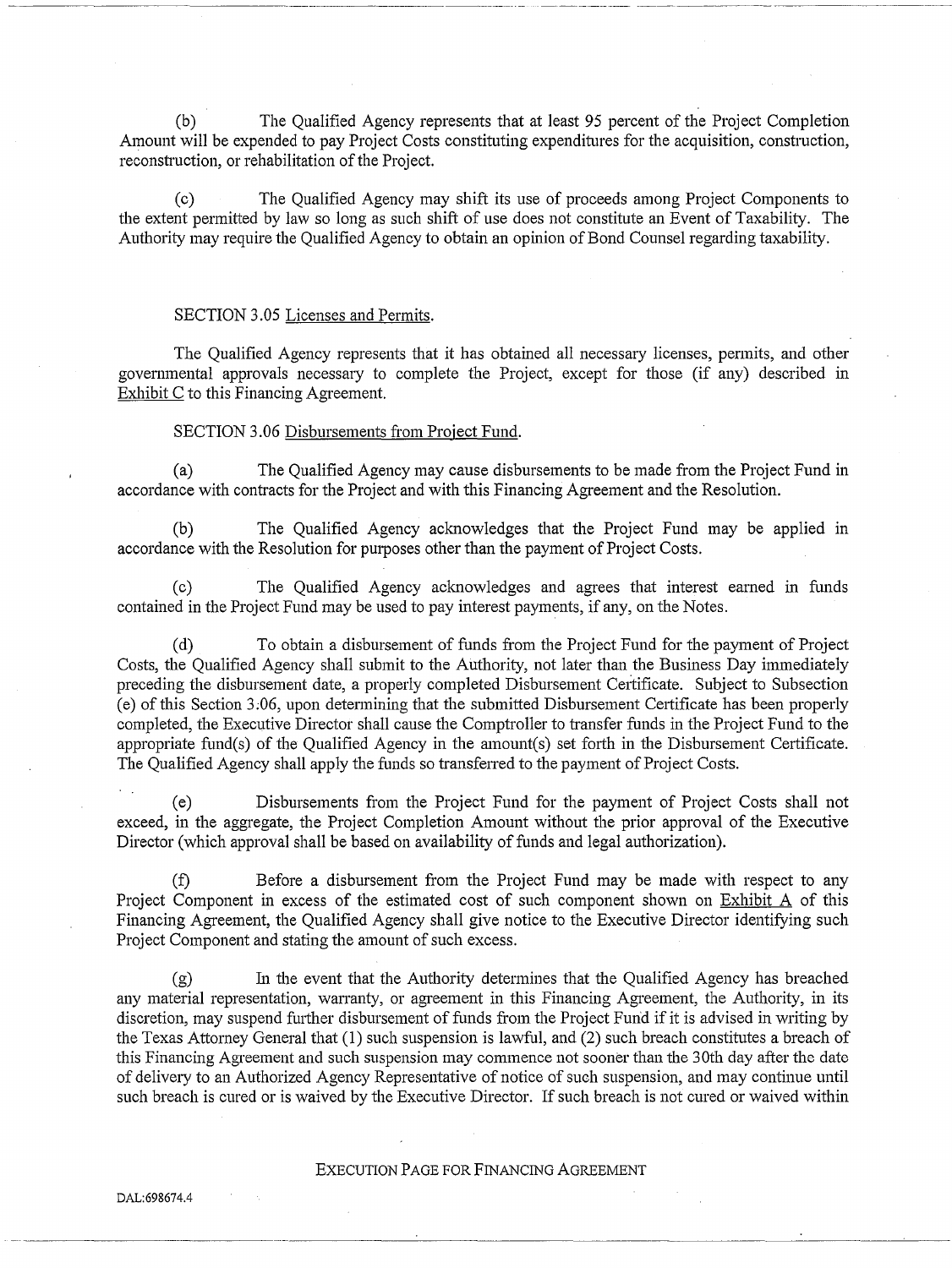90 days after the date such suspension commenced, the Authority may apply any remaining funds in the Project Fund allocated to the payment of Project Costs in the manner permitted by the Resolution and law.

(h) To the extent required by law, the Qualified Agency has submitted a master plan for construction of its facilities and shall periodically revise the master plan in accordance with such law.

## SECTION 3.07 Status Reports.

Not later than the 15th day of each month, through the month following the month in which the Project Completion Date occurs, the Qualified Agency shall prepare and deliver to the Executive Director a status report, containing the information set forth in Exhibit E to this Financing Agreement, covering the preceding calendar month. At other times (whether before or after the Project Completion Date), the Qualified Agency shall provide the Executive Director, upon request, with any information available to the Qualified Agency regarding the expenditure of funds disbursed to the Qualified Agency from the Project Fund or the condition or use of the Project.

#### SECTION 3.08 Inspection of Project.

The Authority and its authorized agents, at reasonable times before and after completion of the Project, may enter on and inspect the Project and examine any records of the Qualified Agency relating to the Project.

## SECTION 3.09 Completion of Project.

Upon the completion of the Project (or when no further proceeds of the Notes are to be expended for Project Costs), the Qualified Agency shall deliver to the Executive Director a properly completed Project Completion Certificate.

### SECTION 3.10 Use of Project.

(a) The Qualified Agency may use the Project for any lawful purpose so long as such use does not constitute an Event of Taxability.

(b) The Qualified Agency shall not lease any part of the Project to, or permit any part of the Project to be operated, managed, or otherwise used by, an entity other than an agency or political subdivision of the State without the prior approval of the Executive Director. The Authority shall direct the Executive Director to approve any proposed arrangement for use of the Project (or a part thereof) by a nongovernmental entity upon obtaining an opinion of Bond Counsel to the effect that such arrangement will not constitute an Event of Taxability. Any agreement or understanding that allows any other agency or political subdivision of the State to use all or any portion of the Project shall limit such use in a manner sufficient to prevent an Event of Taxability.

#### SECTION 3.11 Authority Not Responsible for Project.

(a) The Authority has no responsibility for the acquisition, construction, equipping, repair, or renovation of the Project or for the operation or maintenance of the Project.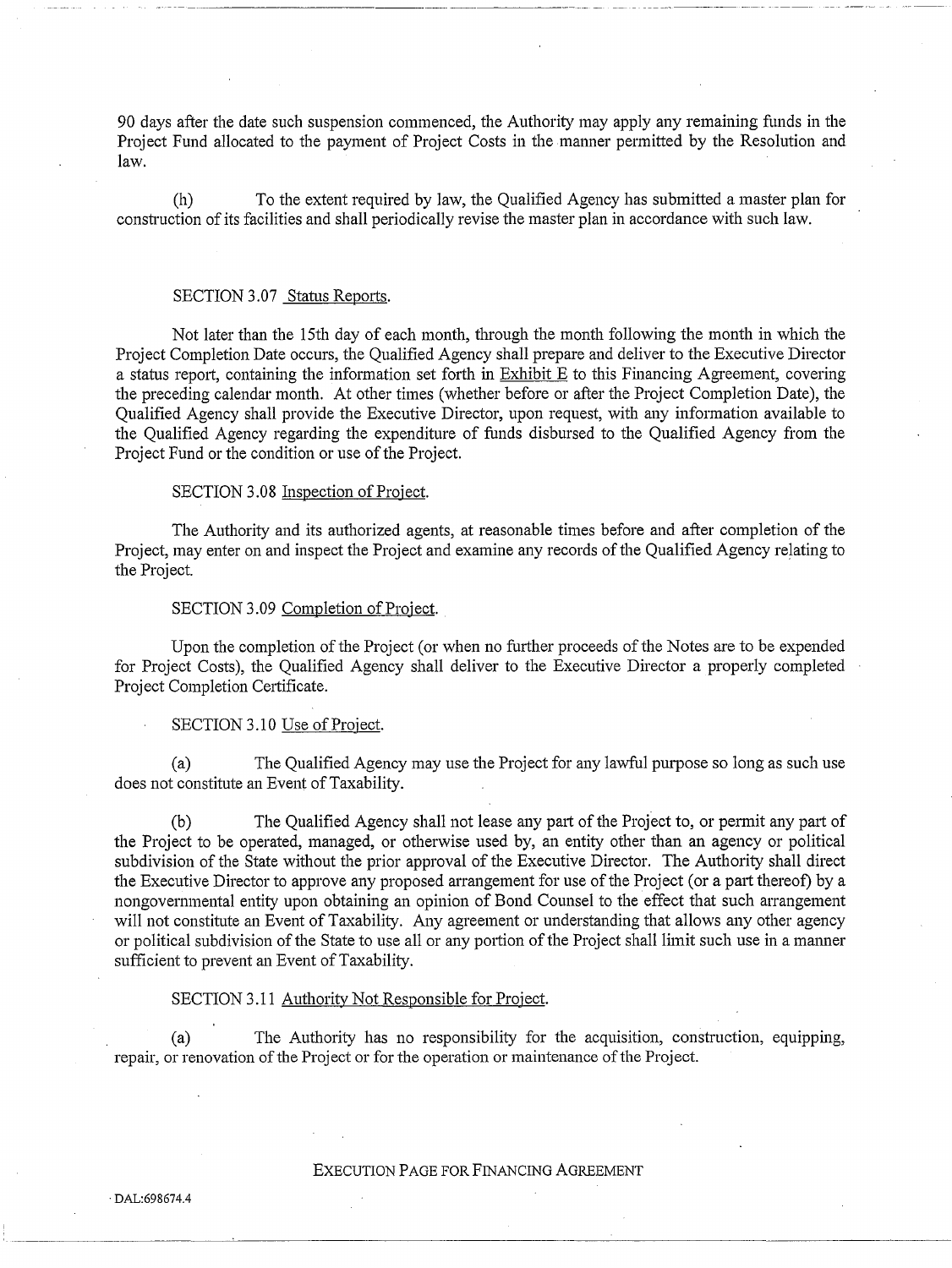(b) If the amounts in Project Fund are insufficient for the payment of all of the Project Costs, the Authority is not responsible for the payment of any Project Costs that cannot be paid from the Project Fund.

### SECTION 3.12 Necessity for Project.

The Qualified Agency represents to the Authority that, as of the Closing Date:

(a) the provision of the Project in accordance with the Project Completion Schedule is necessary in order for the Qualified Agency to effectively carry out its lawful duties and functions; and

(b) the Qualified Agency expects that it will use the Project for the purposes for which it is designed for the entire useful economic life of the Project.

#### **ARTICLE** IV

#### **THE NOTES**

#### SECTION 4.01 Issuance of the Notes.

The Authority shall use its best efforts to issue and sell the Notes from time to time in an amount that is sufficient for the Project Completion Amount to be made available in the Project Fund for the payment of the Project Costs.

#### SECTION 4.02 Cooperation by Qualified Agency.

The Qualified Agency shall take the action(s), enter into the agreement(s), provide the certification(s) contemplated by this Financing Agreement, and otherwise cooperate with the Authority and its agents, to effect the lawful issuance and administration of the Notes under this Financing Agreement.

#### SECTION 4.03 Maintaining Tax-Exempt Status of the Notes.

The Qualified Agency will not take, or omit to take, any action that will adversely affect the exclusion from gross income for federal income tax purposes of interest paid on any Note, and, in the event of such action or omission, it will use all reasonable efforts to cure the effect of such action or omission. With the intent not to limit the generality of the foregoing, the Qualified Agency covenants and agrees that it will comply with the covenants set forth, unless it has received a written opinion of Bond Counsel to the effect that failure to comply with such covenant will not adversely affect the excludability of interest on any Note from the gross income for federal income tax purposes.

(a) No Private Payments. No portion of the payment of the debt service on the Notes will be directly or indirectly derived from payments (whether or not to the Qualified Agency or any related party) in respect of property, or borrowed money, used or to be used for a private business use. Furthermore, no portion of the payment of the debt service on the Notes will be directly or indirectly secured by any interest in property used or to be used for a private business use or payments in respect of propetiy used or to be used for a private business use. The Qualified Agency will not impose or accept, directly or indirectly, any charge or other payment with respect to any Proceeds used in any trade or business of a nongovernmental person. For purposes of determining use of Proceeds, the Qualified Agency will apply the rules set forth in Section 4.03(b) below.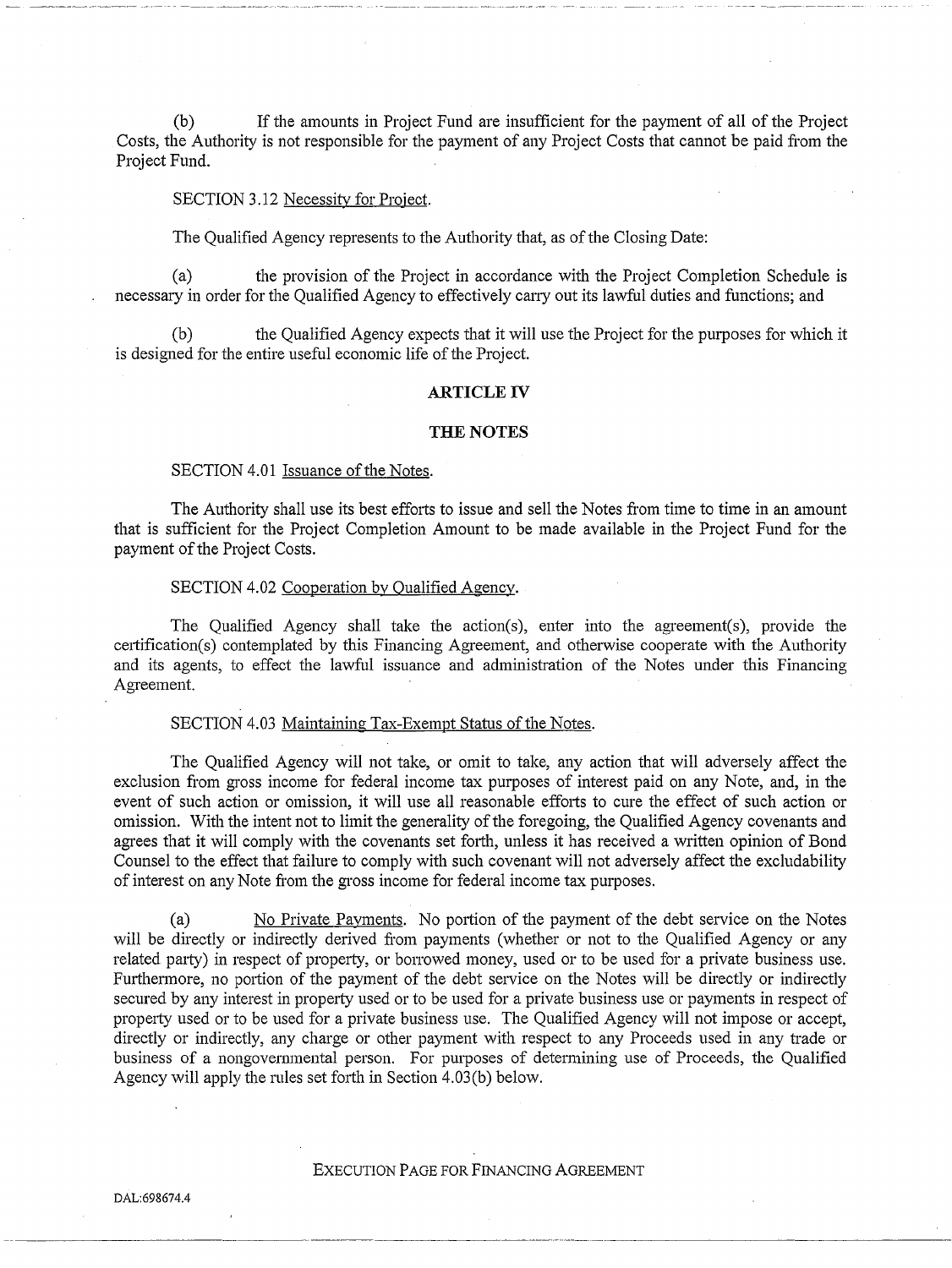(b) No Private Use. The Qualified Agency will not use or permit any of the Proceeds of the Notes to be used, directly or indirectly, in any trade or business of a nongovernmental person.

(i) For purposes of determining use, the Qualified Agency will apply rules set forth in applicable Regulations and Revenue Procedures promulgated by the Internal Revenue Service, including, among others, the following rules: (A) Any activity carried on by a person other than a natural person or a state or local governmental unit will be treated as a trade or business of a nongovernmental person; (B) the use of all or any portion of the Project is treated as the direct use of proceeds; (C) a nongovernmental person will be treated as a private business user of Proceeds of the Notes as a result of ownership, actual or beneficial use of the proceeds pursuant to a lease, or a management or incentive payment contract, or certain other arrangements such as a take-orpay or other output-type contract; and (D) use in a trade or business exists if a nongovernmental person has any special legal entitlement to use directly or indirectly all or any portion of the Project.

(ii) In the case of any portion of the Project that is not available for use by the general public, the Qualified Agency will not pennit any special economic benefit to be provided to any nongovemmental person. In determining whether there is a special economic benefit the following factors will be taken into account: (A) whether the portion of the Project in question is functionally related or physically proximate to property used in the trade or business of a nongovernmental person; (B) whether only a small number of nongovernmental persons receive the special economic benefit; and (C) whether the cost of the portion of the Project in question is treated as depreciable for federal income tax purposes by any nongovernmental person.

(iii) For purposes of this section, a management contract is a management, service, or incentive payment contract between a governmental person and a service provider under which the service provider provides services involving all, a portion of, or any function of, the Project. The following arrangements generally are not treated as management contracts that give rise to private business use: (A) Contracts for services that are solely incidental to the primary governmental function or functions of portion of the Project in question (for example, contracts for janitorial, office equipment repair, hospital billing, or similar services); (B) a contract to provide for the operation of a facility or system of facilities that consists predominantly of public utility property, if the only compensation is the reimbursement of actual and direct expenses of the service provider and reasonable administrative overhead expenses of the service provider; (C) a contract to provide for services, if the only compensation is the reimbursement of the service provider for actual and direct expenses paid by the service provider to umelated parties.

(iv) For purposes of this section, use by the federal government and its agencies and instrumentalities is considered use of a nongovernmental person.

(v) For purposes of determining use, research contracts with nongovernmental persons that do not comply with the requirements in applicable Revenue Procedures promulgated by the Intemal Revenue Service constitute use in a trade or business of a nongovernmental person.

(c) Loans of Sale Proceeds. No potiion of the Proceeds of the Notes will be directly or indirectly used to make or finance a loan to any person other than a state or local governmental unit. For purposes of the foregoing covenant, Proceeds are considered to be "loaned" to a person or entity if (1) all or any portion of the Project is sold or leased to such person or entity in a transaction which creates a debt for federal income tax purposes, (2) capacity in or service from all or any portion of the Project is committed to such person or entity under a take-or-pay, output, or similar contract or arrangement, or (3)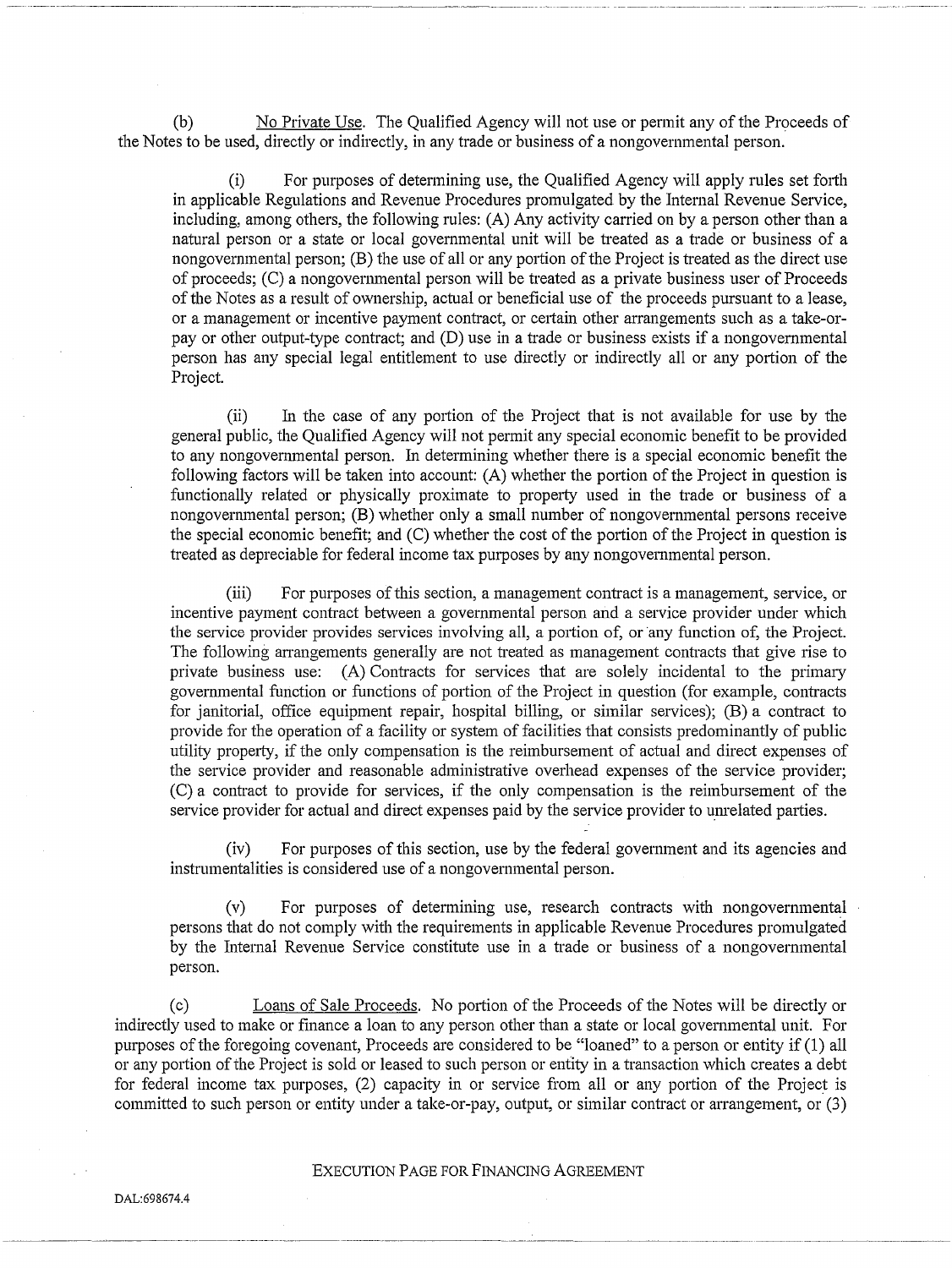indirect benefits, or burdens and benefits of ownership, of such Proceeds or all or any portion of the Project are otherwise transferred in a transaction which is the economic equivalent of a loan.

(d) No-Arbitrage Covenant. The Qualified Agency will not, at any time prior to the final maturity of any Note, direct or permit the investment (or the use of Gross Proceeds to replace money so invested), if as a result of such investment the yield of all investments acquired with Gross Proceeds (or with money replaced thereby) on or prior to the date of such investment exceeds the yield of the Notes to stated maturity, except as pennitted by section 148 of the Code and Regulations thereunder.

## SECTION 4.04 Arbitrage Rebate.

(a) The Qualified Agency shall timely take such lawful action as requested by the Executive Director to avoid or mitigate the obligation to make payments to the United States government under section 148(f) of the Code, unless an Authorized Agency Representative certifies to the Authority that the requested action is not practicable.

(b) If the Qualified Agency fails to cause Note proceeds to be expended within the time periods set forth in the Project Completion Schedule, the Executive Director may inquire as to the nature of such failure and the extent to which it is expected to continue.

(c) The Qualified Agency reasonably expects to use at least seventy-five percent (75%) of the "available construction proceeds" of any Note for "construction expenditures," as such terms are defined in Section 1.148-7(f) of the Regulations. The Qualified Agency shall use its best efforts to expend all funds necessary to complete its Project within the two-year expenditure period set forth in section 148(f)(4)(C) of the Code as follows: (i) 10 percent of the funds within the 6-month period beginning on the date the Notes are issued; (ii) 45 percent of the funds within the 1-year period beginning on such date; (iii) 75 percent of such funds within the 18-month period beginning of such date; and  $(iv)$  100 percent of such funds within the 2-year period beginning on such date. If a portion of the Project Completion Amount will remain unexpended as of the close of the two-year period beginning with the Closing Date (or such other period as specified by the Executive Director), the Qualified Agency, not later than the close of such period, shall notify the Executive Director of the amount of such unexpended funds and the purpose(s) for which such funds are being retained in the Project Fund after such period.

#### SECTION 4.05 Disclosure Documents.

(a) The Qualified Agency shall provide the Authority, promptly upon request, with avaiiable infonnation relating to the Qualified Agency or the Project that the Executive Director determines appropriate for inclusion in the Disclosure Documents. The Qualified Agency authorizes the Authority to include any such information in the Disclosure Documents.

(b) The Qualified Agency shall provide the Authority with cetiification of an Authorized Agency Representative to the effect that the information contained in the Disclosure Documents provided by the Qualified Agency is accurate and does not omit any infonnation necessary to make the information provided not misleading.

(c) The Qualified Agency authorizes the Authority and any offeree or purchaser of the Notes to rely on the information and certifications provided by the Qualified Agency under this section. The Notes will not be issued unless the information and cetiifications requested under this section have been provided by the Qualified Agency.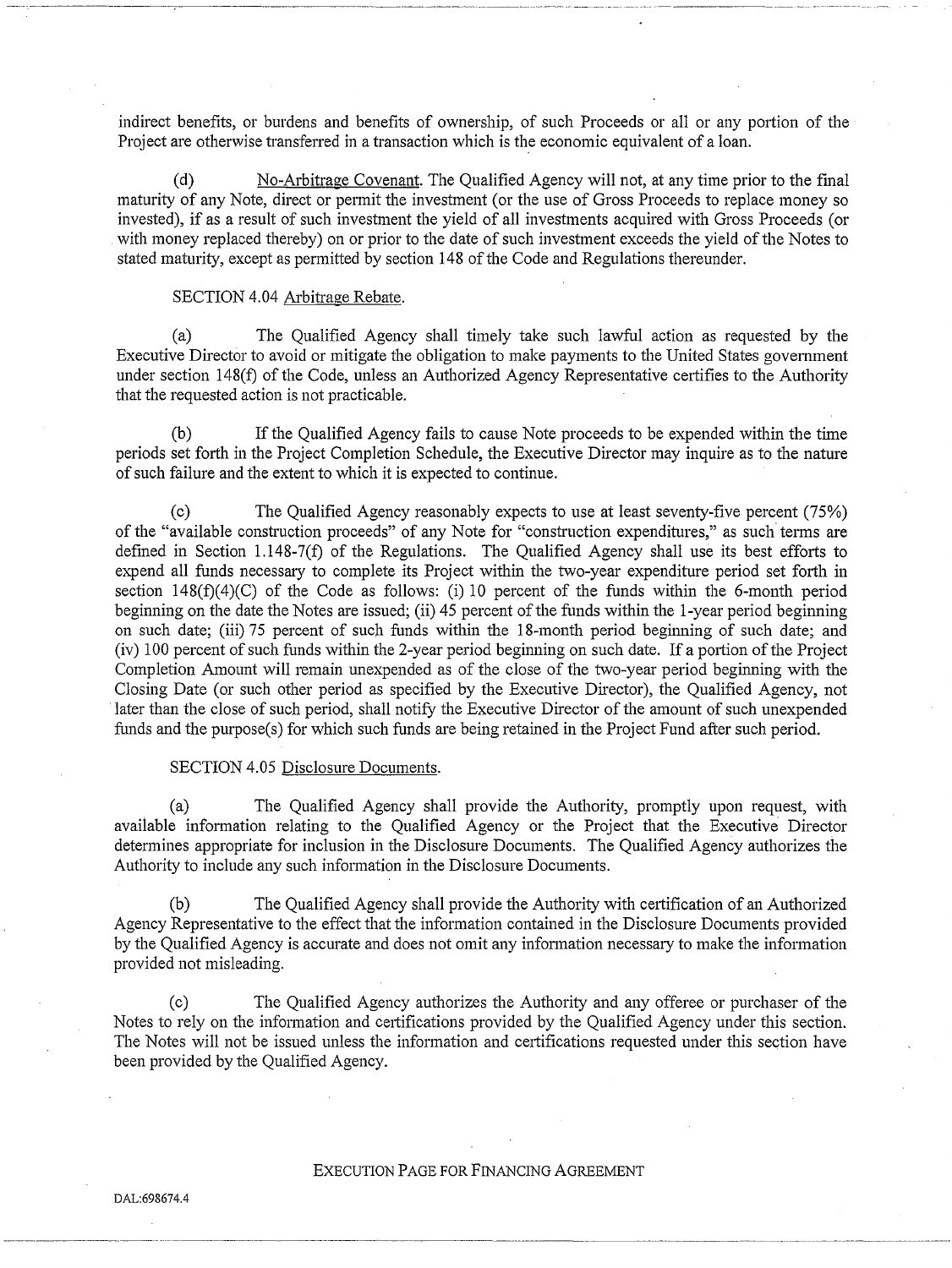## **ARTICLEV**

~~- ---~~~-- -----------~---~- -------~---------------- -~---- ---

#### **PARTICULAR AGREEMENTS**

### SECTION 5.01 Recordkeeping.

(a) The Executive Director shall retain, as official records of the Authority, all Disbursement Certificates, the Project Completion Certificate, all Project Substitution Certificates, if any, and all Project status reports submitted by the Qualified Agency pursuant to this Financing Agreement.

(b) The Qualified Agency shall retain, as official records of the Qualified Agency, all materials, records, and information necessary to confirm the Qualified Agency's compliance with the provisions of Section 4.03 for a period beginning on the Closing Date and ending three years after the date the Notes are no longer outstanding.

#### SECTION 5.02 Indemnification of Qualified Agency.

The Qualified Agency represents that, subject to applicable law, it intends that each Facility Contract providing for payment of goods or services exceeding \$25,000 will require indemnification of the Qualified Agency. The Qualified Agency will be provided with insurance, a surety bond, or other form of financial assurance, from a financially sound provider that assures performance under such Facility Contract with respect to such indemnification, unless the Qualified Agency determines that such financial assurance is not necessary or is required in a reduced amount.

#### SECTION 5.03 Availability of Other Funding.

As of the Closing Date, the Qualified Agency represents that no funds (other than funds derived from Note proceeds) have been appropriated to the Qualified Agency for the biennium in which the Notes are issued for application to the payment of Project Costs that are to be paid with the proceeds of the Notes. It is understood and agreed, however, that the Qualified Agency may apply funds other than proceeds of the Notes for payment of Project Costs in compliance with applicable law.

#### SECTION 5.04 Real Property.

The Qualified Agency represents that, subject to applicable law, it does not intend to acquire real property at a purchase price in excess of \$25,000 unless:

such property is suitable for the Qualified Agency' intended use and has no defect or condition (including, without limitation, pollution or hazardous waste defects) that would jeopardize such use; or

(2) the Qualified Agency determines that, notwithstanding such nonsuitability, defect, or condition (as applicable), such acquisition is appropriate.

## SECTION 5.05 Title Insurance.

The Qualified Agency represents that, subject to applicable law, it does not intend to acquire any real property at a purchase price in excess of \$25,000 unless: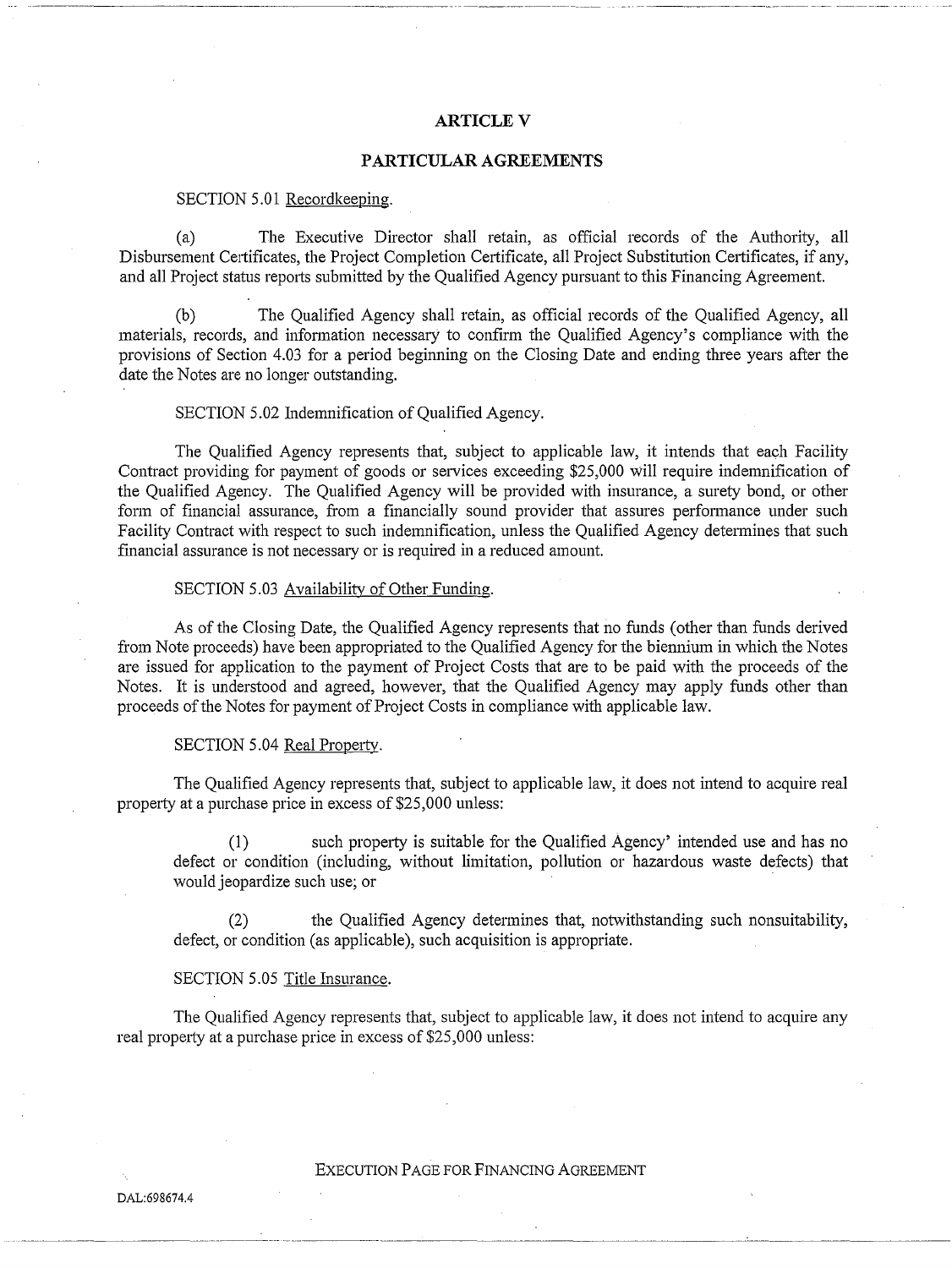( 1) the Qualified Agency' title to such property is insured by title insurance in an amount not less than the purchase price paid by the Qualified Agency, subject to standard printed exceptions, with only those changes thereto normally required by a prudent purchaser; or

(2) the Qualified Agency determines that the acquisition of such real property without such title insurance is appropriate.

### SECTION 5.06 Project Design.

The Qualified Agency represents that the Project has been (or will be) designed to satisfy all of the purposes that the Qualified Agency intends the Project to serve, and that the Qualified Agency has used (or will use) all reasonable efforts to design the Project so that the Project will be provided, and can be operated, at such reasonable cost as is consistent with applicable legal requirements and the sound business judgment of the Qualified Agency.

#### **ARTICLE VI**

#### **MISCELLANEOUS PROVISIONS**

#### SECTION 6.01 Term of Agreement.

This Financing Agreement shall take effect upon its delivery by the parties hereto and shall remain in effect until the Notes have been fully paid or until no more periodic status reports are required from the Qualified Agency under this Financing Agreement, whichever is the later to occur.

#### SECTION 6.02 Amendment.

The Authority and the Qualified Agency, by mutual agreement, may amend this Financing Agreement if, before the amendment takes effect:

the Qualified Agency obtains an opinion of its legal counsel to the effect that such amendment is permitted under the Agency Act and other law goveming the Qualified Agency; and

(2) either of the following requirements is satisfied:

(A) the Authority obtains an opinion of Bond Counsel to the effect that such amendment will not constitute an Event of Taxability, violate the Authorizing Law or the Resolution, or adversely affect the rights of the owners of the Notes thereunder, or

(B) the owners of at least a majority in aggregate principal amount of the outstanding Notes affected by such amendment consent thereto.

#### SECTION 6.03 Notices and Other Communications.

(a) Notices, certificates, approvals, and other communications under this Financing Agreement shall be in writing and delivered by United States mail, postage paid, by telex, telegram, or other electronic transmission, or by express or personal delivery, addressed as follows:

(1) if to the Qualified Agency: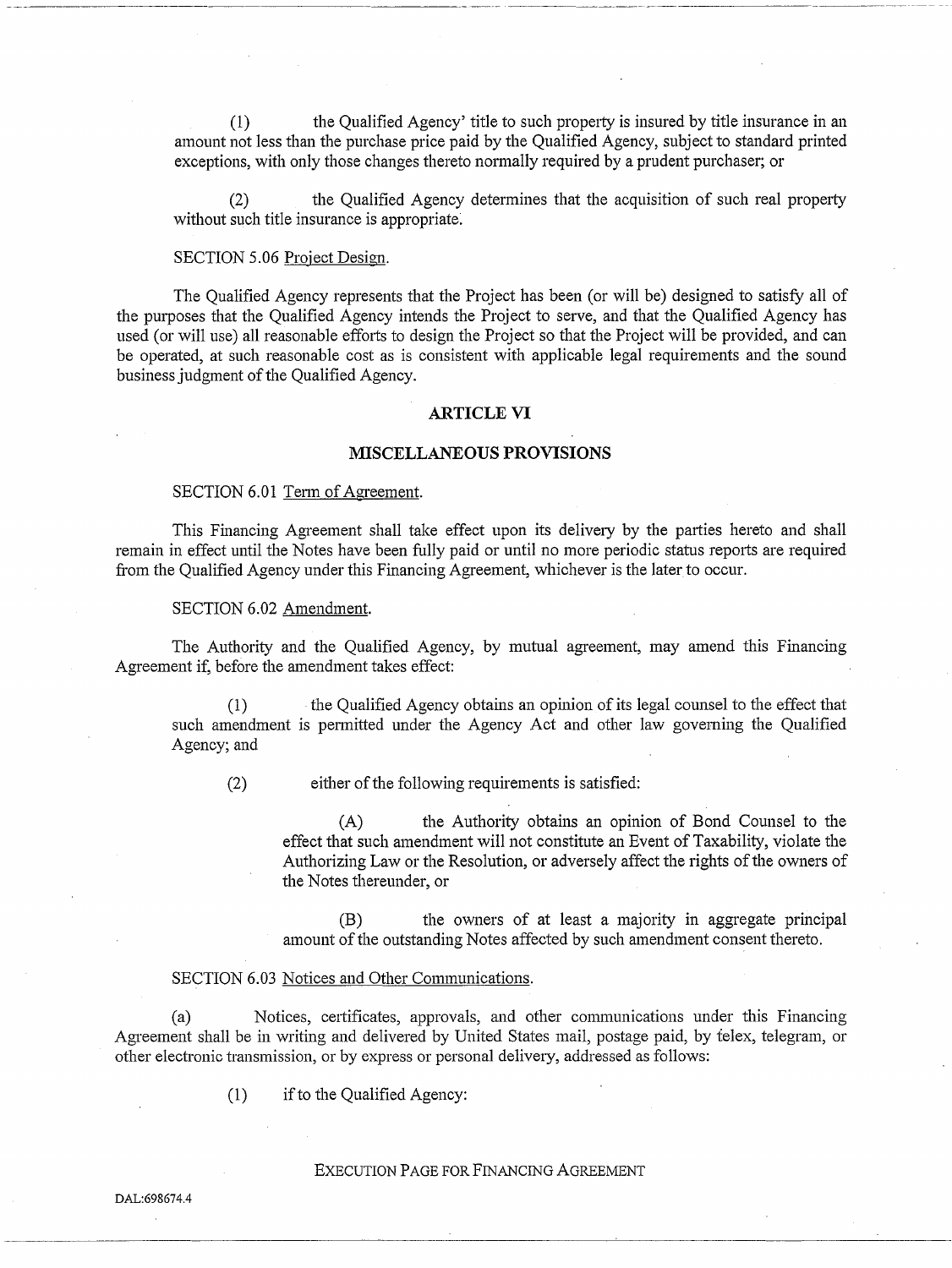Texas Facilities Commission 1711 San Jacinto Blvd. Austin, Texas 78701 Attention: Executive Director

(2) if to the Authority:

Texas Public Finance Authority 300 West 15th Street, Suite 411 Austin, Texas 78701 Attention: Executive Director

(3) if to the Comptroller:

Comptroller of Public Accounts of the State of Texas  $208$  East  $10^{th}$  Street Austin, Texas 78701 Attention: Chief Investment Officer

(b) Any such party may designate any additional or different address to which communications under this Financing Agreement shall be delivered by giving at least five days advance notice thereof to the affected party.

(c) Any communication delivered by mail in compliance with this section is deemed to have been delivered as of the date of deposit in the mail.

(d) A provision of this Financing Agreement that provides for a different method of giving notice or otherwise conflicts with this section supersedes this section to the extent of the conflict.

### SECTION 6.04 Exclusive Benefit.

This Financing Agreement shall inure to the exclusive benefit of and be binding on the Authority, the Qualified Agency, and their respective successors.

## SECTION 6.05 Severability.

If any part of this Financing Agreement is ruled unenforceable by a court of competent jurisdiction, this Financing Agreement shall remain operable to the fullest extent possible under the application of such ruling.

## SECTION 6.06 Conflict with Memorandum.

In the event of a conflict between this Financing Agreement and the Memorandum, this Financing Agreement shall supersede the Memorandum to the extent of the conflict.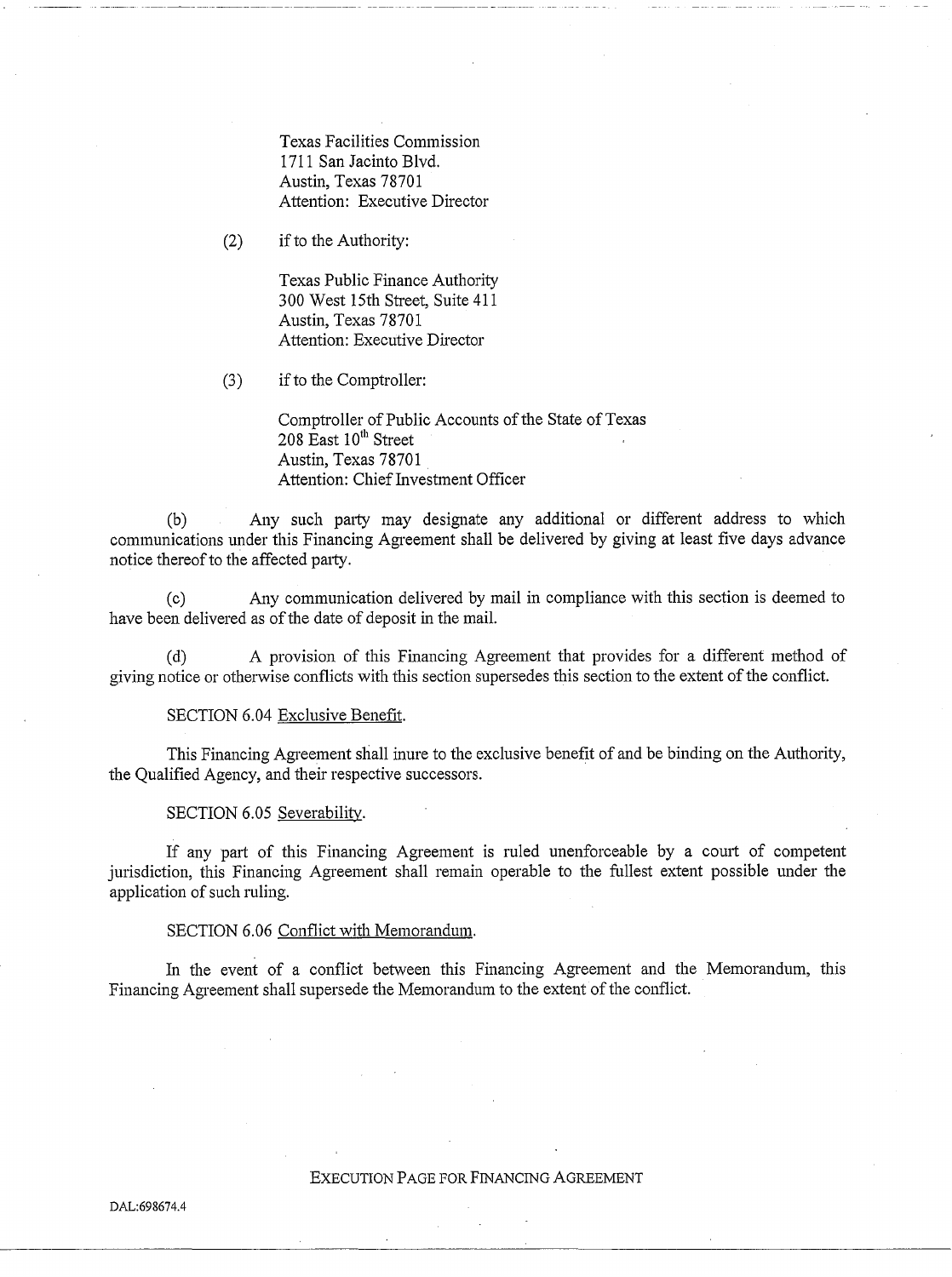## SECTION 6.07 Counterparts.

This Financing Agreement may be executed in multiple counterparts, each of which shall be an original and all of which shall constitute one and the same document.

SECTION 6.08 Governing Law.

This Financing Agreement shall be governed by and construed in accordance with the laws of the State.

IN WITNESS WHEREOF, the parties have caused this Financing Agreement to be executed by their respective duly authorized officers as of the date first above written.

## TEXAS PUBLIC FINANCE AUTHORITY

By

Dwight<sup>*M*</sup>. Burns, Executive Director

TEXAS FACILITIES COMMISSION

By Mu W Jawn

Interim Executive Director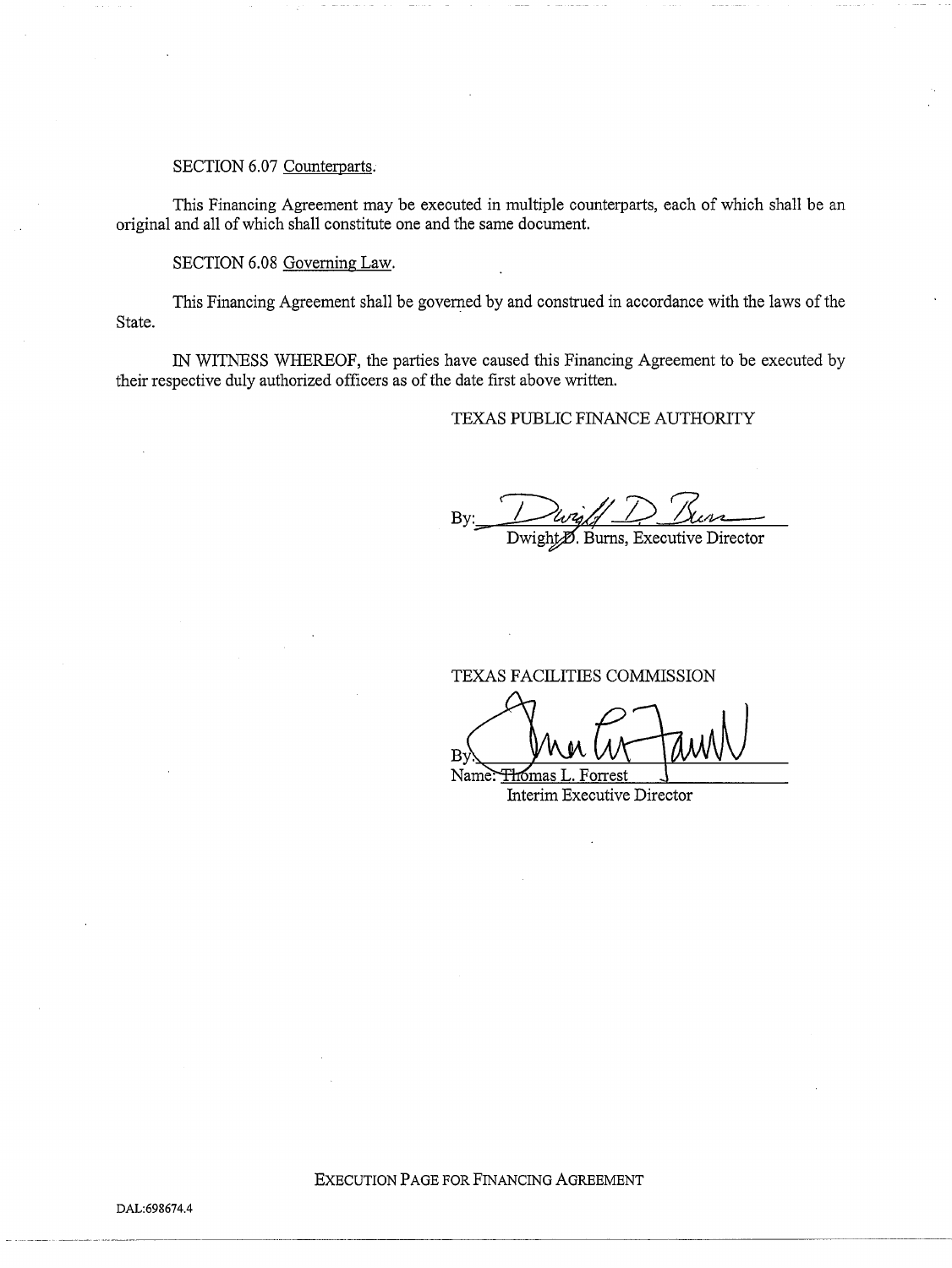## EXHIBIT A TO THE FINANCING AGREEMENT

## DESCRIPTION OF THE PROJECT

# (PREPARED BY TFC)

PROJECT COMPONENTS James E. Rudder Building

l,

ESTIMATED COST \$5,786,253

ESTIMATED USEFUL LIFE 25 years

A-1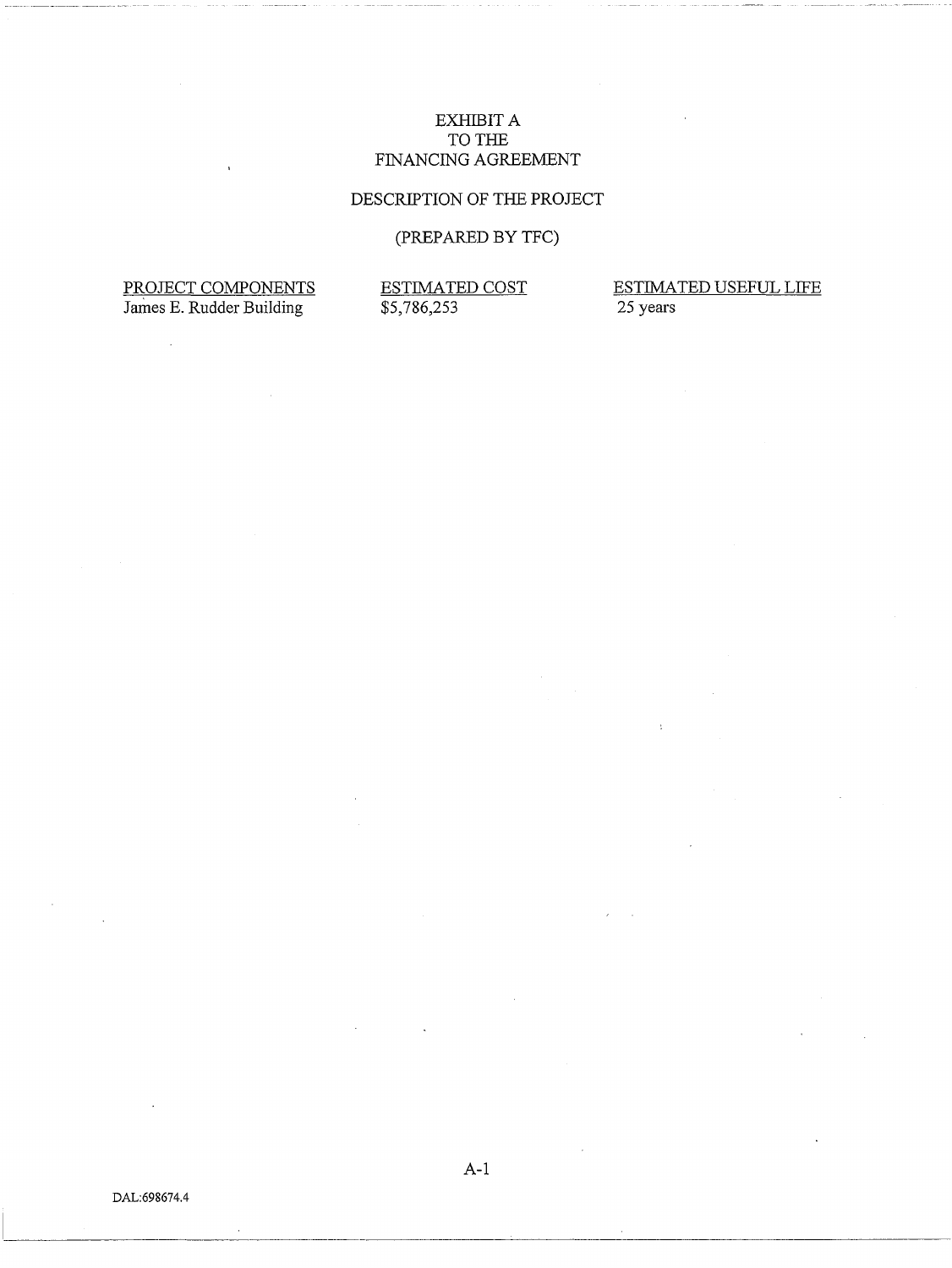## EXHIBIT B TO THE FINANCING AGREEMENT

# PROJECT COMPLETION SCHEDULE

# (PREPARED BY TFC)

# SPREADSHEET OF ANTICIPATED EXPENDITURES.

| 2010-2011 Deferred Maintenance Projects |               |                                                                                                                                        |  |  |  |
|-----------------------------------------|---------------|----------------------------------------------------------------------------------------------------------------------------------------|--|--|--|
| Facility                                | <b>Budget</b> | <b>Project Description</b>                                                                                                             |  |  |  |
|                                         | Prop 4        |                                                                                                                                        |  |  |  |
| James E. Rudder                         | \$5,786,253   | Combined retrofit project of failing systems: cooling generation systems, electrical, plumbing, ceiling finishes, and fire suppression |  |  |  |
| Total                                   | \$5,786,253   | \$5,786,253                                                                                                                            |  |  |  |

B-1

------------------·------------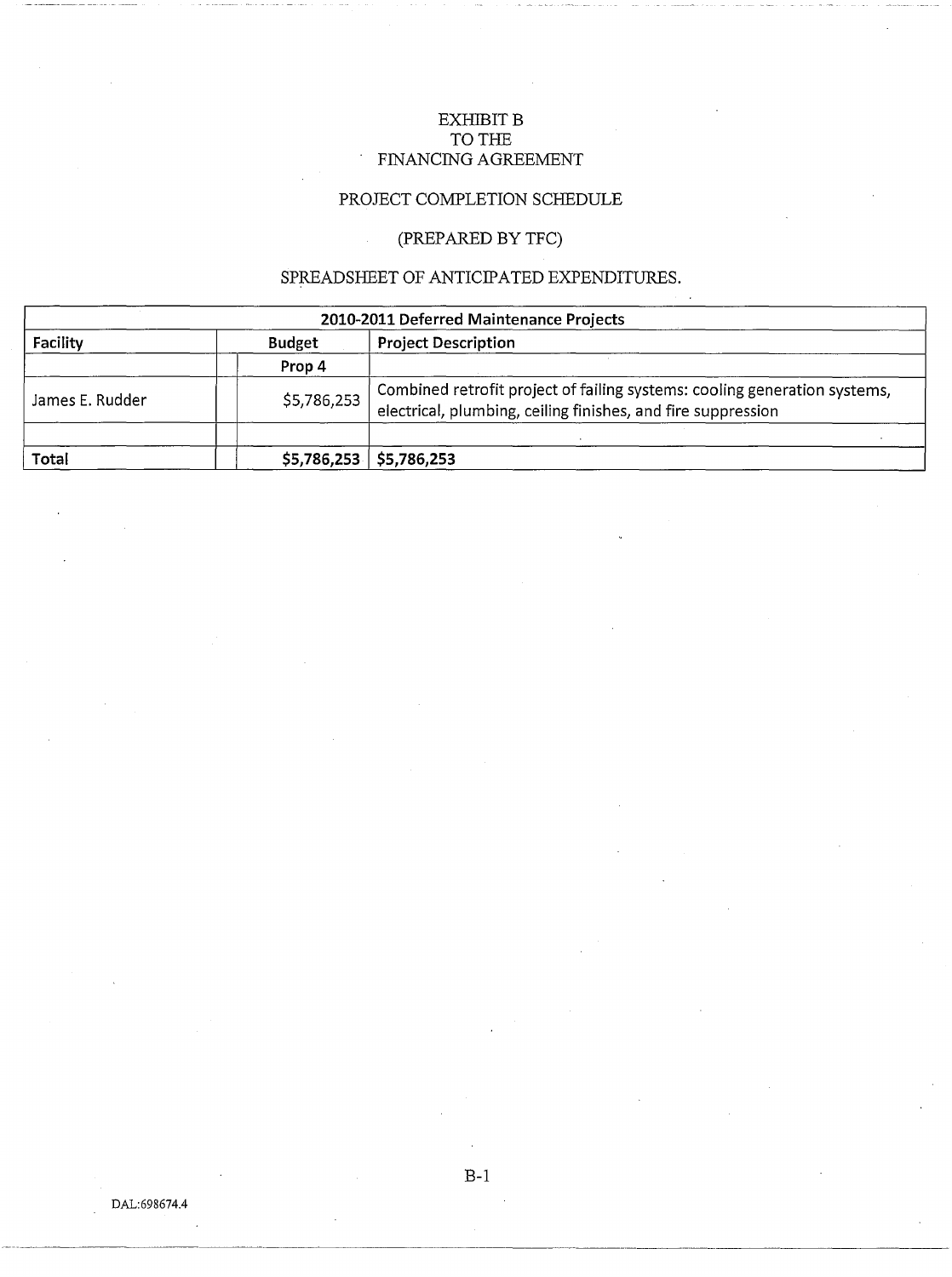## EXHIBIT C TO THE FINANCING AGREEMENT

## GOVERNMENTAL PROJECT APPROVALS

As of the Closing Date, the following licenses, pennits, and other governmental approvals necessary to complete the Project have not been obtained (Describe each such approval (e.g., utility easement), stating for each (1) the identity of the Project facility (or facilities) for which such approval is required, (2) the primary requirements necessary to obtain such approval, and (3) the date that such approval is expected to be obtained):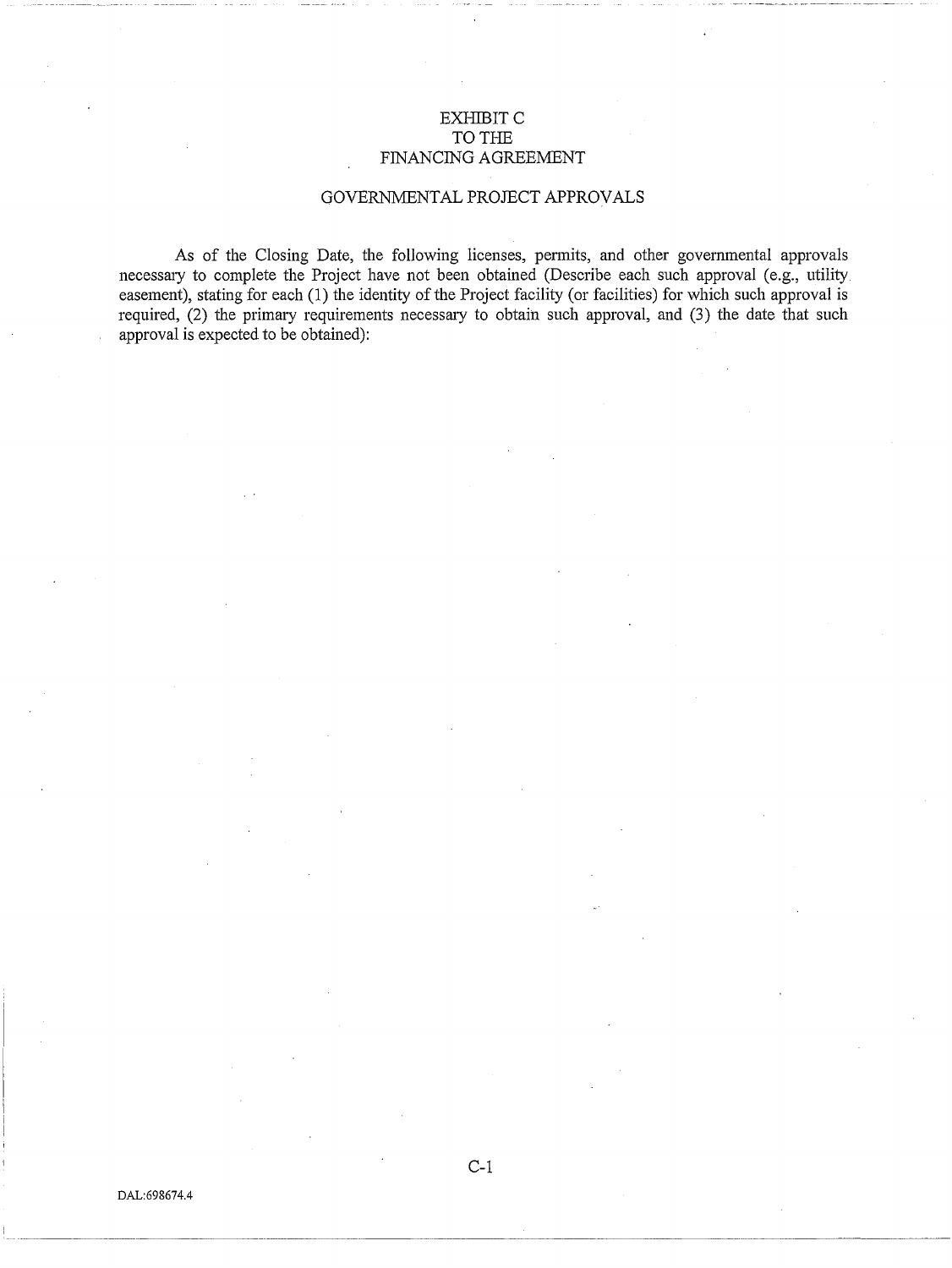## EXHIBIT D TO THE FINANCING AGREEMENT

### FORM OF DISBURSEMENT CERTIFICATE

### DISBURSEMENT CERTIFICATE

The undersigned hereby certifies, on behalf of the TEXAS FACILITIES COMMISSION (the "Qualified Agency"), as follows:

(a) The capitalized terms in this Certificate that are not herein defmed shall have the meanings defined in the Financing Agreement, dated as of December 3, 2009, between the Qualified Agency and the Texas Public Finance Authority.

(b) The Qualified Agency (Agency No. 303 requests disbursement from the Project Fund to pay Project Costs in the aggregate amount of \$ . The aggregate of all disbursements (including this disbursement) from the Project Fund requested by the Qualified Agency to date is  $\frac{1}{2}$ 

(c) Except as previously disclosed in writing to the Executive Director, the Qualified Agency is not in breach of any representation, warranty, or agreement in the Financing Agreement.

(d) The Qualified Agency reasonably expects to submit payment vouchers, in the aggregate amount of the disbursements requested by this Certificate, for the payment of the Project Costs for which disbursement is requested.

(e) For each item of Project Costs for which a disbursement of funds is requested, state the following infonnation [attach separate sheet if necessary]:

| Program<br>Cost<br>Account | Appropriated<br>Fund No.<br>(D22 Profile) | Agency Fund<br>No.<br>(D23 Profile). | Agency<br>General<br>Ledger<br>Account | Appropriation<br>Year | Amount of<br>Disbursement | Project<br>Identification |
|----------------------------|-------------------------------------------|--------------------------------------|----------------------------------------|-----------------------|---------------------------|---------------------------|
|                            |                                           |                                      |                                        |                       |                           |                           |

IN WITNESS WHEREOF, the undersigned executes this Cetiificate on the date shown below.

## TEXAS FACILITIES COMMISSION

By: \_\_\_\_\_\_\_\_\_\_\_\_\_\_\_\_ \_ Authorized Representative Date: \_\_\_\_\_\_\_\_\_\_\_\_\_\_\_\_\_ \_

D-1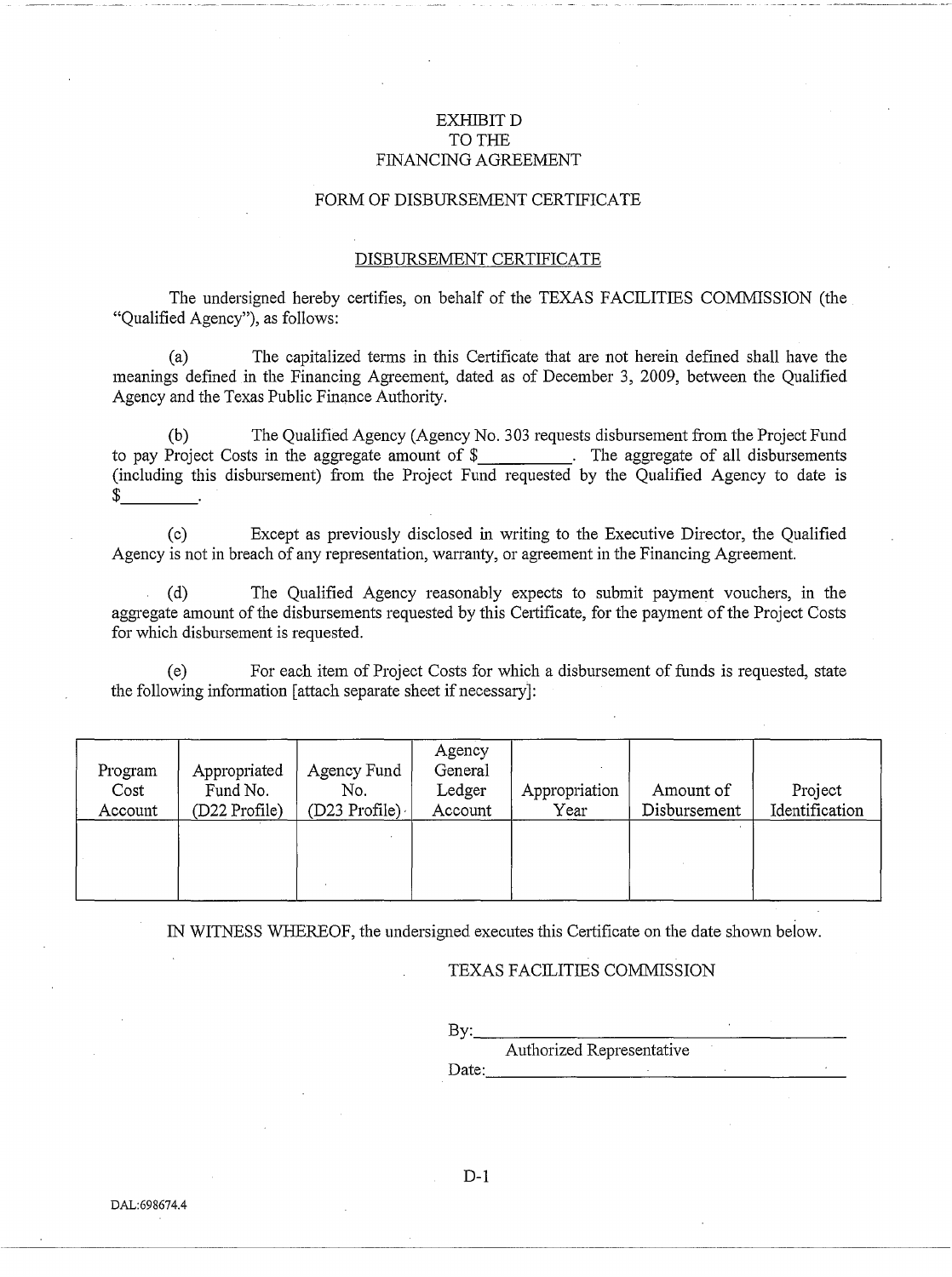## **EXHIBIT E** TO THE FINANCING AGREEMENT

## MONTHLY STATUS REPORT INFORMATION

The monthly status report prepared by the Qualified Agency pursuant to this Financing Agreement shall contain the following information with respect to the Project:

- (1) identity of the Project Components (name, ID no., etc.) and the original date on which such Project Components were first financed hereunder;
- (2) fund number(s);
- (3) the budget amount for the Project Components (including adjustments, if any);
- ( 4) description of work category;
- (5) amount expended for reporting month;
- ( 6) total amount expended to date;
- (7) amount encumbered;
- (8) available balance;
- (9) percent work complete;
- (10) percent funds expended; and
- (11) narrative identifying any problems (including, without limitation, delays and cost ovenuns) and indicating whether such problems will substantially alter the work schedule or costs.
- (12) identify any use of the Project or facilities by any Person other than a state or local govennnental unit.

E-1

DAL:698674.4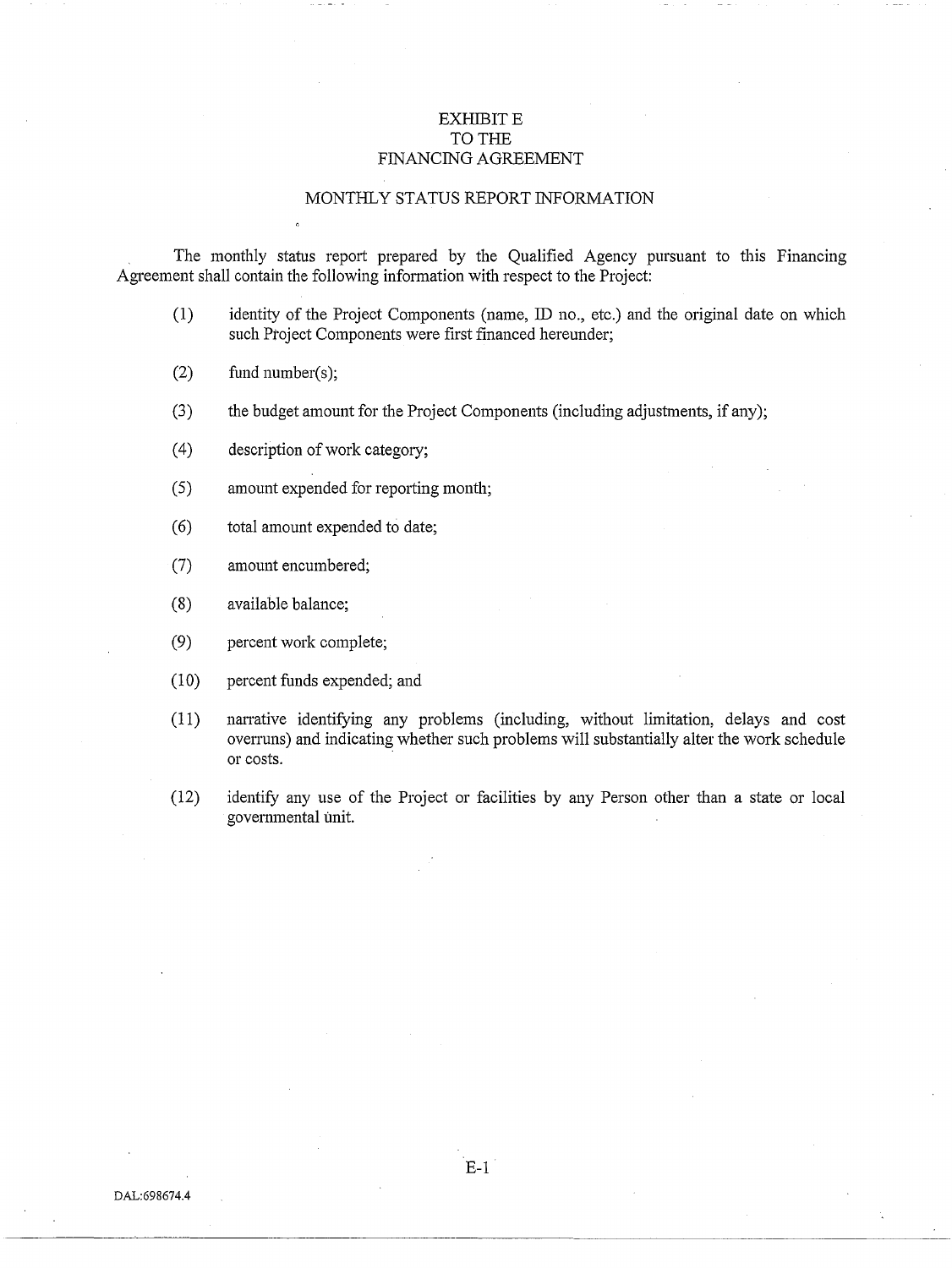## **EXHIBITF** TO THE FINANCING AGREEMENT

## FORM OF PROJECT COMPLETION CERTIFICATE

## PROJECT COMPLETION CERTIFICATE

### FUND NO.

The undersigned hereby certifies, on behalf of the TEXAS FACILITIES COMMISSION (the "Qualified Agency"), as follows:

(a) The capitalized terms in this Certificate that are not herein defined shall have the meanings defined in the Financing Agreement, dated as of December 3, 2009, between the Qualified Agency and the Texas Public Finance Authority.

(b) The Project was completed on (or no further proceeds of the Notes are to be expended for Project Costs as of) *[insert date]*.

(c) Except for \$ (the "Retainage"), all Project Costs that have been incurred have been paid, and no further disbursements from the Project Fund for the payment of Project Costs will be necessary.

(d) The Retainage is sufficient to pay all claims (1) for the payment of any Project Costs that are not presently due, and (2) for the payment of any Project Costs the liability for which is being contested or disputed by the Qualified Agency.

IN WITNESS WHEREOF, the undersigned executes this Certificate on the date shown below.

#### TEXAS FACILITIES COMMISSION

By: \_\_\_\_\_\_\_\_\_\_\_\_\_\_\_ \_

Authorized Agency Representative

 $Date:$ 

F-1